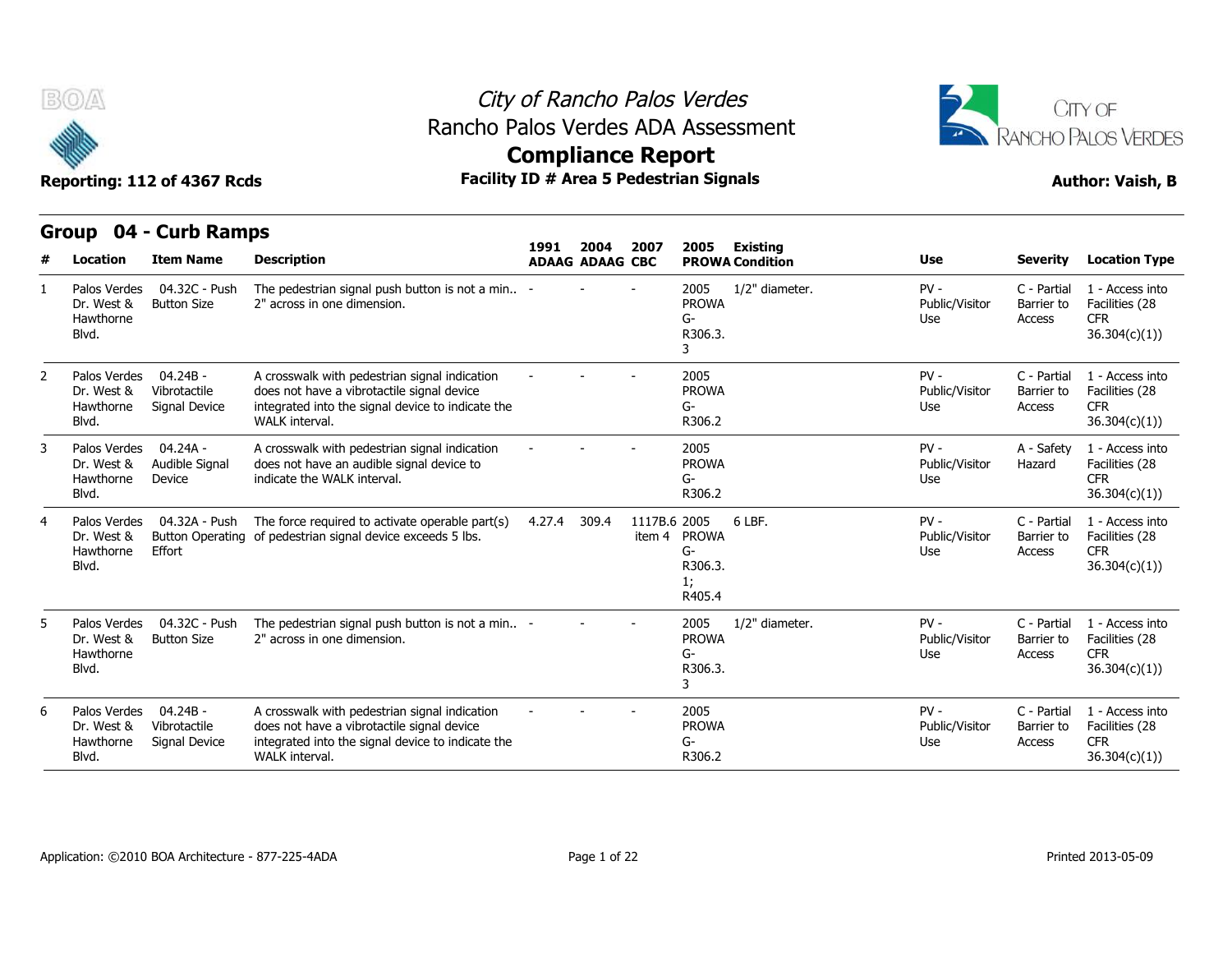



# **Compliance Report**

## **Group 04 - Curb Ramps Item Name Description 1991 ADAAG 2004 ADAAG CBC PROWA 2007 2005 Existing # Location Condition Use Severity Location Type**  $04.24A -$ Dr. West & Audible Signal does not Device indicate the WAI K interval. A crosswalk with pedestrian signal indication does not have an audible signal device to indicate the WALK interval. - - - <sup>2005</sup> PROWA G-R306.2 PV - A - Safety Public/Visitor Hazard Use A - Safety 1 - Access into Hazard Facilities (28 CFR 36.304(c)(1)) 7 Palos Verdes Hawthorne Blvd. 8 Palos Verdes 04.25 - Loca Dr. West & Pedestrian Signal accommodate a level 30" x 48" min.. clear Hawthorne Device - Clear space, ce Floor Space signal push button. (Accessible pedestrian Location of pedestrian signal device does not 4.2.4 305.3; space, centered and parallel to the pedestrian signals shall be located so that the vibrotactile feature can be contacted from the level landing serving a curb ramp, if provided, or from a clear floor or ground space that is in line with the crosswalk line adjacent to the vehicle stop line.) 4.2.4 305.3; 1118B.4 Fig. item 1 PROWA 305.3 2005 7.1% CS. PV - G-R306.2. 1 Public/Visitor Barrier to Use Access C - Partial 1 - Access into Barrier to Facilities (28 CFR 36.304(c)(1)) Blvd. Floor Space 04.32C - Push Button Size 2" across in one dimension. The pedestrian signal push button is not a min.. 2" across in one dimension. - - - <sup>2005</sup> PROWA G-R306.3. 3 1/2" diameter. The PV - PV - C - Partial Public/Visitor Barrier to Use Access C - Partial 1 - Access into Barrier to Facilities (28 CFR 36.304(c)(1)) 9 Palos Verdes Dr. West & Hawthorne Blvd. 04.24B - Vibrotactile Signal Device integrated into the signal device to indicate the A crosswalk with pedestrian signal indication does not have a vibrotactile signal device WALK interval. - - - <sup>2005</sup> PROWA G-R306.2 PV - C - Partial Public/Visitor Barrier to Use Access C - Partial 1 - Access into Barrier to Facilities (28 CFR 36.304(c)(1)) 10 Palos Verdes Dr. West & Hawthorne Signal Device Blvd. 11 Palos Verdes 04.24A - A cros Audible Signal Device **indicate the WALK interval.** A crosswalk with pedestrian signal indication does not have an audible signal device to indicate the WALK interval. - - - <sup>2005</sup> PROWA G-R306.2 PV - A - Safety Public/Visitor Use A - Safety 1 - Access into Hazard Facilities (28 CFR 36.304(c)(1)) Dr. West & Hawthorne Blvd.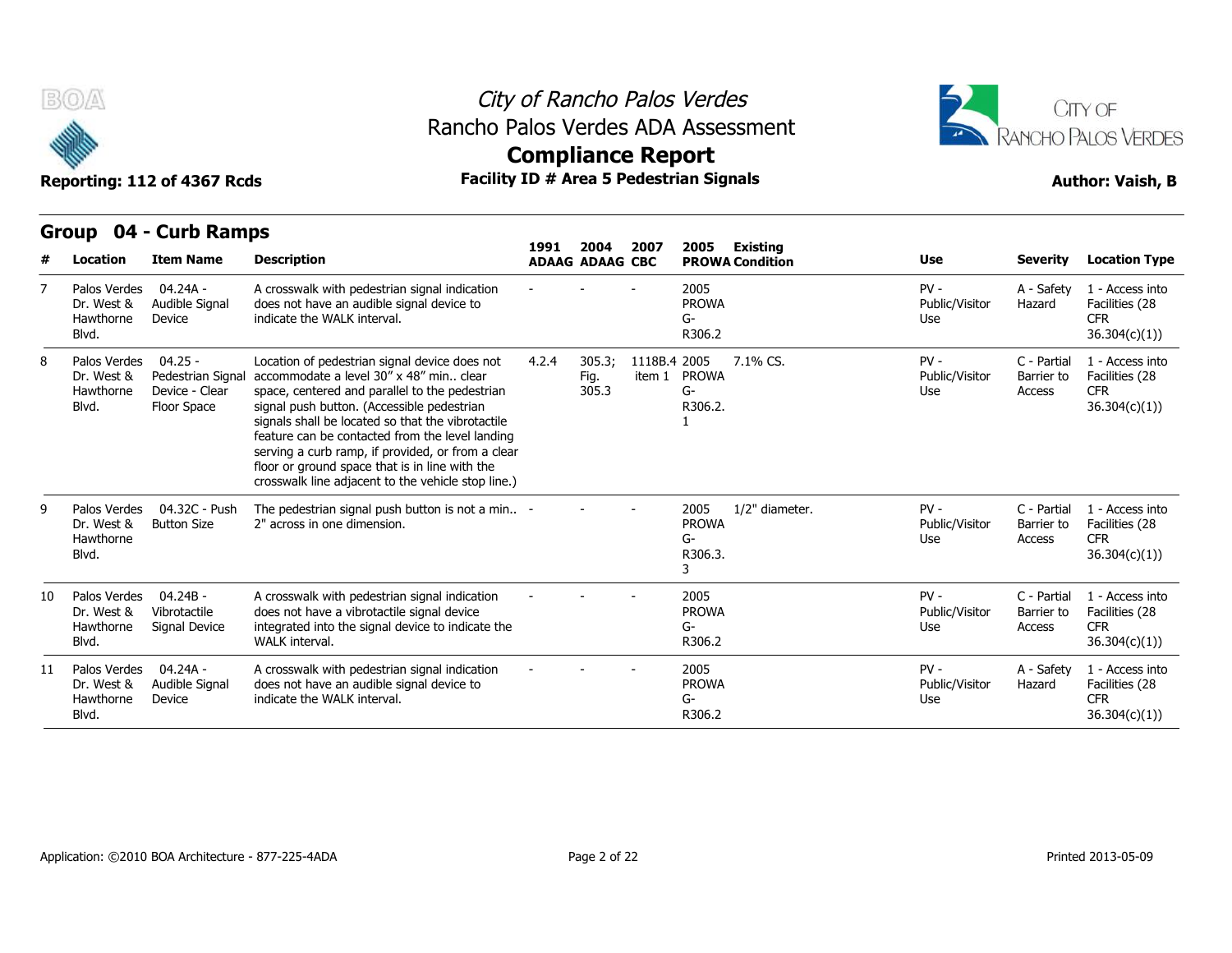

## City of Rancho Palos Verdes Rancho Palos Verdes ADA Assessment



| #  | Location                                         | <b>Item Name</b>                                                | <b>Description</b>                                                                                                                                                                                                                                                                                                                                                                                                                                            | 1991  | 2004<br><b>ADAAG ADAAG CBC</b> | 2007                   | 2005                                       | Existing<br><b>PROWA Condition</b>             | Use                             | <b>Severity</b>                     | <b>Location Type</b>                                             |
|----|--------------------------------------------------|-----------------------------------------------------------------|---------------------------------------------------------------------------------------------------------------------------------------------------------------------------------------------------------------------------------------------------------------------------------------------------------------------------------------------------------------------------------------------------------------------------------------------------------------|-------|--------------------------------|------------------------|--------------------------------------------|------------------------------------------------|---------------------------------|-------------------------------------|------------------------------------------------------------------|
| 12 | Palos Verdes<br>Dr. West &<br>Hawthorne<br>Blvd. | $04.25 -$<br>Pedestrian Signal<br>Device - Clear<br>Floor Space | Location of pedestrian signal device does not<br>accommodate a level 30" x 48" min clear<br>space, centered and parallel to the pedestrian<br>signal push button. (Accessible pedestrian<br>signals shall be located so that the vibrotactile<br>feature can be contacted from the level landing<br>serving a curb ramp, if provided, or from a clear<br>floor or ground space that is in line with the<br>crosswalk line adjacent to the vehicle stop line.) | 4.2.4 | 305.3;<br>Fig.<br>305.3        | 1118B.4 2005<br>item 1 | G-<br>R306.2.                              | Stable floor surface is not<br>PROWA provided. | $PV -$<br>Public/Visitor<br>Use | C - Partial<br>Barrier to<br>Access | 1 - Access into<br>Facilities (28<br><b>CFR</b><br>36.304(c)(1)  |
| 13 | Palos Verdes<br>Dr. West &<br>Hawthorne<br>Blvd. | 04.32C - Push<br><b>Button Size</b>                             | The pedestrian signal push button is not a min -<br>2" across in one dimension.                                                                                                                                                                                                                                                                                                                                                                               |       |                                |                        | 2005<br><b>PROWA</b><br>G-<br>R306.3.<br>3 | 1/2" diameter.                                 | $PV -$<br>Public/Visitor<br>Use | C - Partial<br>Barrier to<br>Access | 1 - Access into<br>Facilities (28<br><b>CFR</b><br>36.304(c)(1)) |
| 14 | Palos Verdes<br>Dr. West &<br>Hawthorne<br>Blvd. | $04.24B -$<br>Vibrotactile<br>Signal Device                     | A crosswalk with pedestrian signal indication<br>does not have a vibrotactile signal device<br>integrated into the signal device to indicate the<br>WALK interval.                                                                                                                                                                                                                                                                                            |       |                                |                        | 2005<br><b>PROWA</b><br>G-<br>R306.2       |                                                | $PV -$<br>Public/Visitor<br>Use | C - Partial<br>Barrier to<br>Access | 1 - Access into<br>Facilities (28<br><b>CFR</b><br>36.304(c)(1)  |
| 15 | Palos Verdes<br>Dr. West &<br>Hawthorne<br>Blvd. | 04.24A -<br>Audible Signal<br>Device                            | A crosswalk with pedestrian signal indication<br>does not have an audible signal device to<br>indicate the WALK interval.                                                                                                                                                                                                                                                                                                                                     |       |                                |                        | 2005<br><b>PROWA</b><br>G-<br>R306.2       |                                                | $PV -$<br>Public/Visitor<br>Use | A - Safety<br>Hazard                | 1 - Access into<br>Facilities (28<br><b>CFR</b><br>36.304(c)(1)) |
| 16 | Palos Verdes<br>Dr. West &<br>Hawthorne<br>Blvd. | $04.25 -$<br>Pedestrian Signal<br>Device - Clear<br>Floor Space | Location of pedestrian signal device does not<br>accommodate a level 30" x 48" min clear<br>space, centered and parallel to the pedestrian<br>signal push button. (Accessible pedestrian<br>signals shall be located so that the vibrotactile<br>feature can be contacted from the level landing<br>serving a curb ramp, if provided, or from a clear<br>floor or ground space that is in line with the<br>crosswalk line adjacent to the vehicle stop line.) | 4.2.4 | 305.3;<br>Fig.<br>305.3        | 1118B.4 2005           | item 1 PROWA<br>G-<br>R306.2.              | 5.9% slope.                                    | $PV -$<br>Public/Visitor<br>Use | C - Partial<br>Barrier to<br>Access | 1 - Access into<br>Facilities (28<br><b>CFR</b><br>36.304(c)(1)) |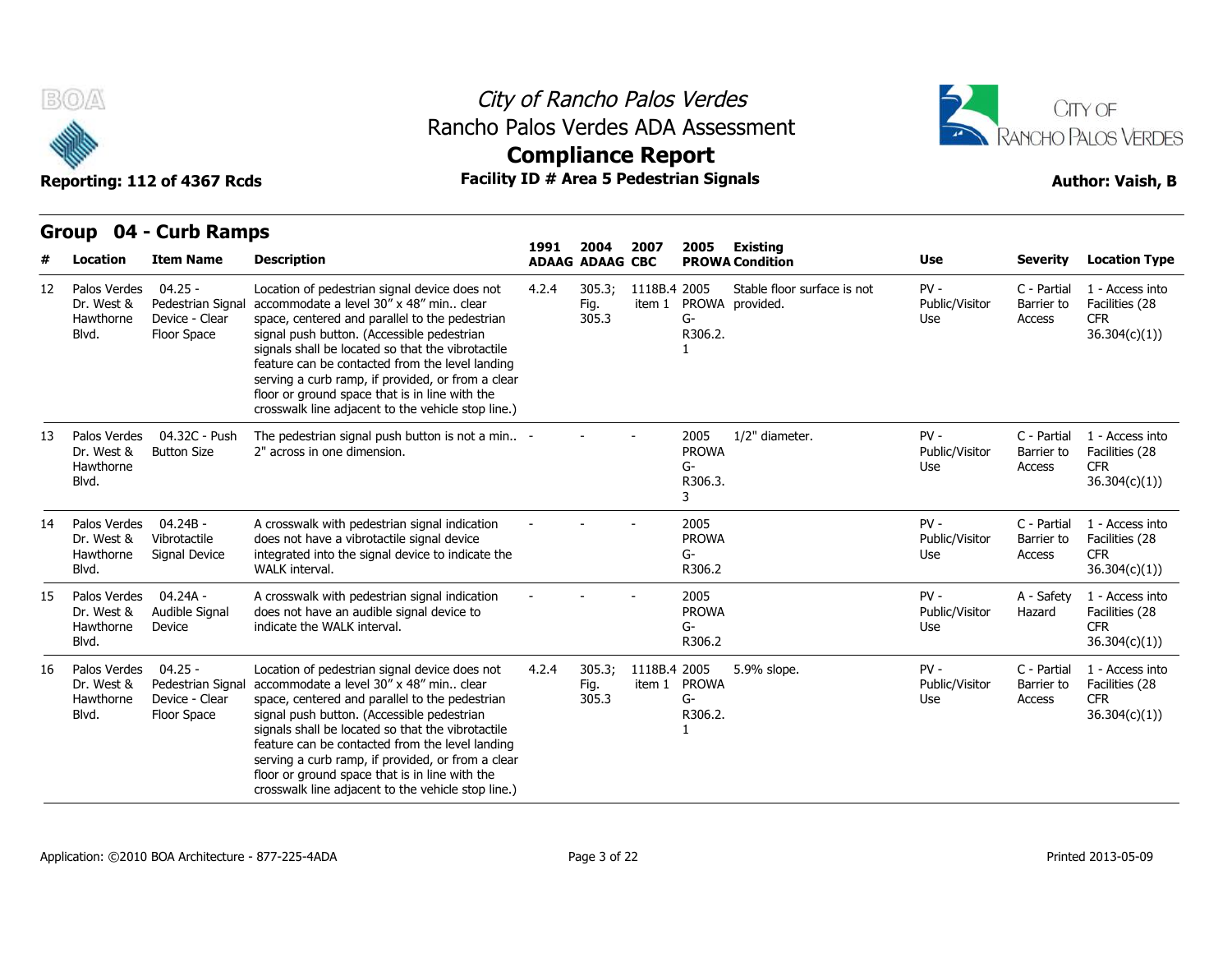



**Reporting: 112 of 4367 Rcds Facility ID # Area 5 Pedestrian Signals Author: Vaish, B Compliance Report**

## **Group 04 - Curb Ramps Item Name Description 1991 ADAAG 2004 ADAAG CBC PROWA 2007 2005 Existing # Location Condition Use Severity Location Type** 04.32C - Push 2" across in one dimension. The pedestrian signal push button is not a min.. 2" across in one dimension. - - - <sup>2005</sup> PROWA G-R306.3. 3 1/2" diameter. 
PV - 
C - Partial Public/Visitor Barrier to Use Access C - Partial 1 - Access into Barrier to Facilities (28 CFR 36.304(c)(1)) 17 Palos Verdes Dr. West & Hawthorne Blvd. 04.24B - Dr. West & Vibrotactile does n Signal Device integrated into the signal device to indicate the A crosswalk with pedestrian signal indication does not have a vibrotactile signal device WALK interval. - - - <sup>2005</sup> PROWA G-R306.2 PV - C - Partial Public/Visitor Use Access C - Partial 1 - Access into Barrier to Facilities (28 CFR 36.304(c)(1)) 18 Palos Verdes Hawthorne Signal Device Blvd. 19 Palos Verdes 04.24A - A cros Audible Signal Device indicate the WALK interval. A crosswalk with pedestrian signal indication indicate the WALK interval. - - - <sup>2005</sup> does not have an audible signal device to PROWA G-R306.2 PV - A - Safety Public/Visitor Use A - Safety 1 - Access into Hazard Facilities (28 **CFR** 36.304(c)(1)) Dr. West & Hawthorne Blvd. 20 Palos Verdes 04.29A - Push Height of p Button Height Height of pedestrian signal push button exceeds 4.2.5; 48" max.. 4.2.5; 308.2.1; 1117B.5 4.2.6 Fig. .9 Fig. 308.2.1; 308.3.1; Fig. 308.3.1 .9 49" AFF. The C - Partial Public/Visitor Use Access C - Partial 1 - Access into Barrier to Facilities (28 **CFR** 36.304(c)(1)) Dr. West & Hawthorne Blvd.  $04.25 -$ Pedestrian Signal accommodate a level 30" x 48" min.. clear Device - Clear Floor Space signal push button. (Accessible pedestrian Location of pedestrian signal device does not 4.2.4 305.3; space, centered and parallel to the pedestrian signals shall be located so that the vibrotactile feature can be contacted from the level landing serving a curb ramp, if provided, or from a clear floor or ground space that is in line with the crosswalk line adjacent to the vehicle stop line.) 4.2.4 305.3; 1118B.4 Fig. item 1 PROWA 305.3 8.9% G-R306.2. 1 8.9%. PV - Public/Visitor Use Access C - Partial 1 - Access into Barrier to Facilities (28 **CFR** 36.304(c)(1)) 21 Palos Verdes Dr. West & Hawthorne Blvd. Floor Space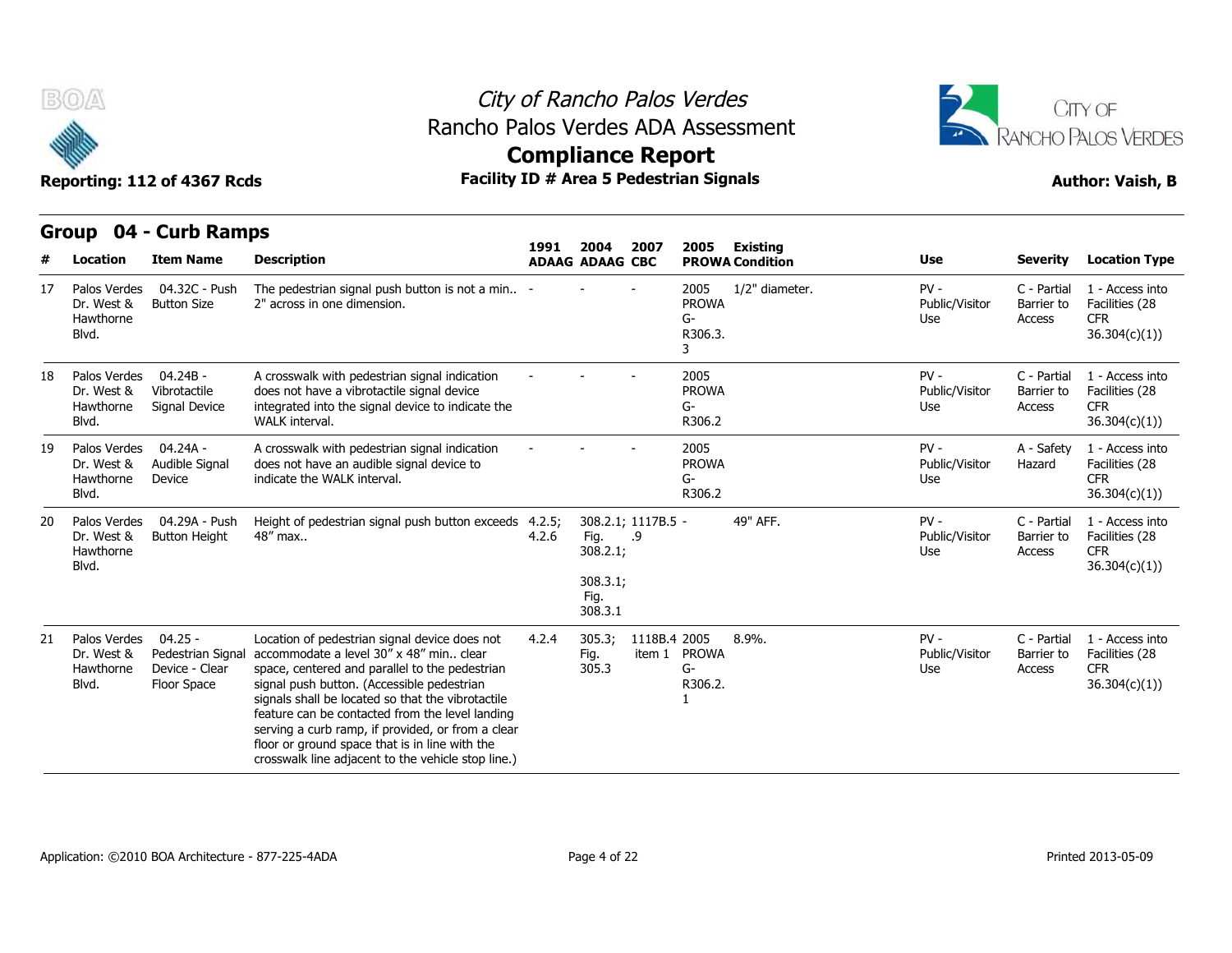

## City of Rancho Palos Verdes Rancho Palos Verdes ADA Assessment



**Compliance Report**

|    | uuup<br>דש<br><b>Location</b>                    | <b>CAID RAILDS</b><br><b>Item Name</b>                          | <b>Description</b>                                                                                                                                                                                                                                                                                                                                                                                                                                            | 1991   | 2004<br><b>ADAAG ADAAG CBC</b> | 2007         | 2005<br><b>Existing</b><br><b>PROWA Condition</b>            | <b>Use</b>                      | <b>Severity</b>                     | <b>Location Type</b>                                            |
|----|--------------------------------------------------|-----------------------------------------------------------------|---------------------------------------------------------------------------------------------------------------------------------------------------------------------------------------------------------------------------------------------------------------------------------------------------------------------------------------------------------------------------------------------------------------------------------------------------------------|--------|--------------------------------|--------------|--------------------------------------------------------------|---------------------------------|-------------------------------------|-----------------------------------------------------------------|
| 22 | Palos Verdes                                     | $04.24B -$                                                      | A crosswalk with pedestrian signal indication                                                                                                                                                                                                                                                                                                                                                                                                                 |        |                                |              | 2005                                                         | $PV -$                          | C - Partial                         | 1 - Access into                                                 |
|    | Dr. West &<br>Hawthorne<br>Blvd.                 | Vibrotactile<br>Signal Device                                   | does not have a vibrotactile signal device<br>integrated into the signal device to indicate the<br>WALK interval.                                                                                                                                                                                                                                                                                                                                             |        |                                |              | <b>PROWA</b><br>G-<br>R306.2                                 | Public/Visitor<br>Use           | Barrier to<br>Access                | Facilities (28<br><b>CFR</b><br>36.304(c)(1))                   |
| 23 | Palos Verdes<br>Dr. West &<br>Hawthorne<br>Blvd. | 04.24A -<br>Audible Signal<br>Device                            | A crosswalk with pedestrian signal indication<br>does not have an audible signal device to<br>indicate the WALK interval.                                                                                                                                                                                                                                                                                                                                     |        |                                |              | 2005<br><b>PROWA</b><br>G-<br>R306.2                         | $PV -$<br>Public/Visitor<br>Use | A - Safety<br>Hazard                | 1 - Access into<br>Facilities (28<br><b>CFR</b><br>36.304(c)(1) |
| 24 | Palos Verdes<br>Dr. West &<br>Hawthorne<br>Blvd. | 04.32A - Push<br>Effort                                         | The force required to activate operable part(s)<br>Button Operating of pedestrian signal device exceeds 5 lbs.                                                                                                                                                                                                                                                                                                                                                | 4.27.4 | 309.4                          | 1117B.6 2005 | 6 LBF.<br>item 4 PROWA<br>G-<br>R306.3.<br>1;<br>R405.4      | $PV -$<br>Public/Visitor<br>Use | C - Partial<br>Barrier to<br>Access | 1 - Access into<br>Facilities (28<br><b>CFR</b><br>36.304(c)(1) |
| 25 | Palos Verdes<br>Dr. West &<br>Hawthorne<br>Blvd. | $04.25 -$<br>Pedestrian Signal<br>Device - Clear<br>Floor Space | Location of pedestrian signal device does not<br>accommodate a level 30" x 48" min clear<br>space, centered and parallel to the pedestrian<br>signal push button. (Accessible pedestrian<br>signals shall be located so that the vibrotactile<br>feature can be contacted from the level landing<br>serving a curb ramp, if provided, or from a clear<br>floor or ground space that is in line with the<br>crosswalk line adjacent to the vehicle stop line.) | 4.2.4  | 305.3;<br>Fig.<br>305.3        | 1118B.4 2005 | $7.3\%$ .<br>item 1 PROWA<br>G-<br>R306.2.                   | $PV -$<br>Public/Visitor<br>Use | C - Partial<br>Barrier to<br>Access | 1 - Access into<br>Facilities (28<br><b>CFR</b><br>36.304(c)(1) |
| 26 | Palos Verdes<br>Dr. West &<br>Hawthorne<br>Blvd. | 04.32C - Push<br><b>Button Size</b>                             | The pedestrian signal push button is not a min -<br>2" across in one dimension.                                                                                                                                                                                                                                                                                                                                                                               |        |                                |              | 1/2" diameter.<br>2005<br><b>PROWA</b><br>G-<br>R306.3.<br>3 | $PV -$<br>Public/Visitor<br>Use | C - Partial<br>Barrier to<br>Access | 1 - Access into<br>Facilities (28<br><b>CFR</b><br>36.304(c)(1) |
| 27 | Palos Verdes<br>Dr. West &<br>Hawthorne<br>Blvd. | $04.24B -$<br>Vibrotactile<br>Signal Device                     | A crosswalk with pedestrian signal indication<br>does not have a vibrotactile signal device<br>integrated into the signal device to indicate the<br>WALK interval.                                                                                                                                                                                                                                                                                            |        |                                |              | 2005<br><b>PROWA</b><br>G-<br>R306.2                         | $PV -$<br>Public/Visitor<br>Use | C - Partial<br>Barrier to<br>Access | 1 - Access into<br>Facilities (28<br><b>CFR</b><br>36.304(c)(1) |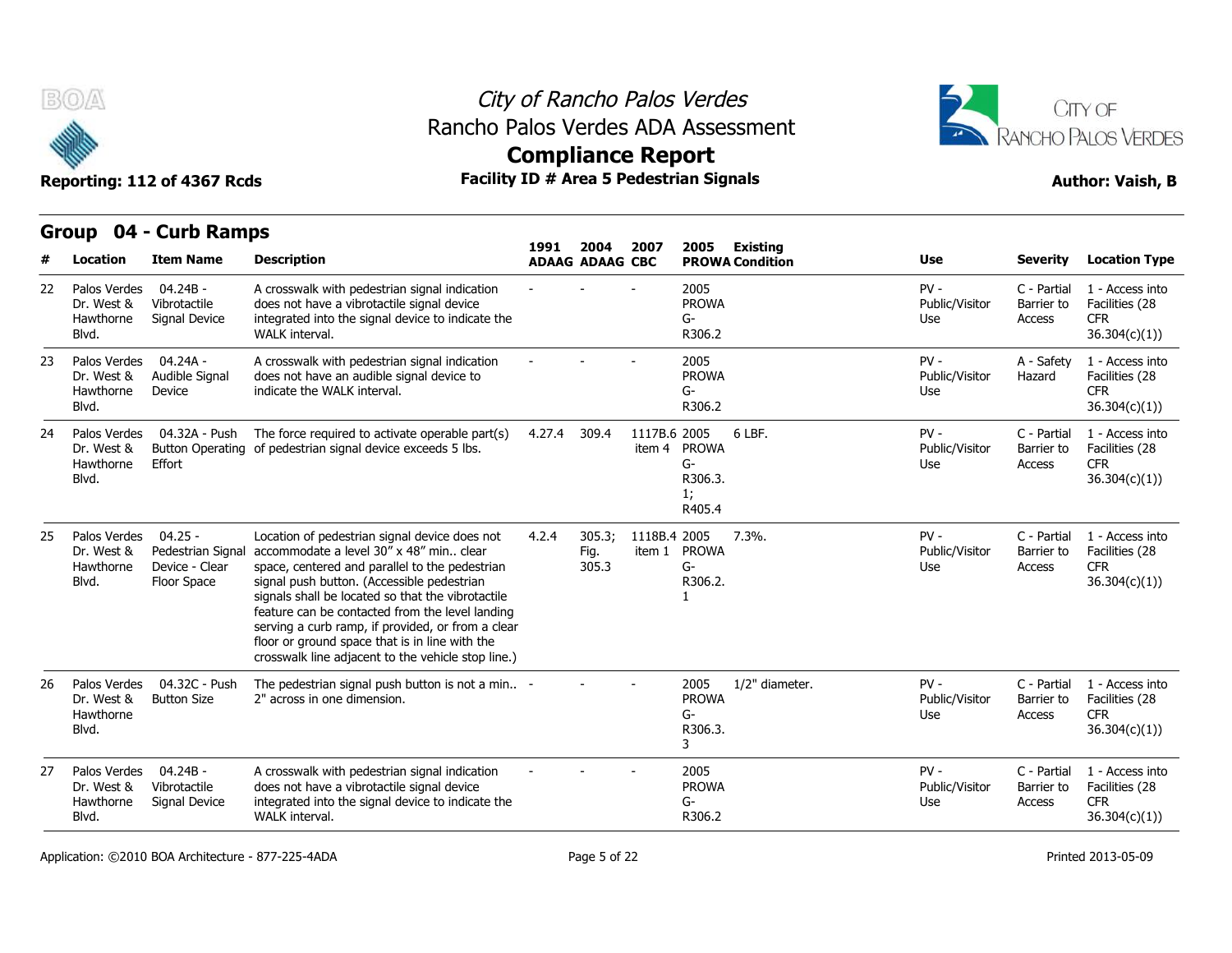



# **Compliance Report**

## **Group 04 - Curb Ramps Item Name Description 1991 ADAAG 2004 ADAAG CBC PROWA 2007 2005 Existing # Location Condition Use Severity Location Type** 04.24A - Dr. West & Audible Signal does not Device indicate the WAI K interval. A crosswalk with pedestrian signal indication does not have an audible signal device to indicate the WALK interval. - - - <sup>2005</sup> PROWA G-R306.2 PV - A - Safety Public/Visitor Hazard Use A - Safety 1 - Access into Hazard Facilities (28 CFR 36.304(c)(1)) 28 Palos Verdes Hawthorne Blvd. 29 Palos Verdes 04.25 - Loca Dr. West & Pedestrian Signal accommodate a level 30" x 48" min.. clear Hawthorne Device - Clear space, ce Floor Space signal push button. (Accessible pedestrian Location of pedestrian signal device does not 4.2.4 305.3; space, centered and parallel to the pedestrian signals shall be located so that the vibrotactile feature can be contacted from the level landing serving a curb ramp, if provided, or from a clear floor or ground space that is in line with the crosswalk line adjacent to the vehicle stop line.) 4.2.4 305.3; 1118B.4 Fig. item 1 PROWA 305.3 3.5% G-R306.2. 1  $3.5\%$ . PV -  $\qquad \qquad$  ( Public/Visitor Barrier to Use Access C - Partial 1 - Access into Barrier to Facilities (28 CFR 36.304(c)(1)) Blvd. Floor Space 04.24A - Dr. West & Audible Signal does not Device indicate the WALK interval. A crosswalk with pedestrian signal indication does not have an audible signal device to indicate the WALK interval. - - - <sup>2005</sup> PROWA G-R306.2 PV - A - Safety Public/Visitor Use A - Safety 1 - Access into Hazard Facilities (28 CFR 36.304(c)(1)) 30 Palos Verdes Hawthorne Blvd. 04.24B - Dr. West & Vibrotactile does n Signal Device integrated into the signal device to indicate the A crosswalk with pedestrian signal indication does not have a vibrotactile signal device A crosswalk with pedestrian signal indication and the crosswalk with pedestrian signal device<br>does not have a vibrotactile signal device<br>integrated into the signal device to indicate the G-<br>WALK interval. PROWA G-R306.2 PV - C - Partial Public/Visitor Barrier to Use Access C - Partial 1 - Access into Barrier to Facilities (28 CFR 36.304(c)(1)) 31 Palos Verdes Hawthorne Signal Device Blvd. 32 Palos Verdes 04.32C - Push The pedest 2" across in one dimension. The pedestrian signal push button is not a min.. 2" across in one dimension. - - - <sup>2005</sup> PROWA G-R306.3. 3 1/2" diameter. 
PV - 
C - Partial Public/Visitor Barrier to Use Access C - Partial 1 - Access into Barrier to Facilities (28 CFR 36.304(c)(1)) Dr. West & Hawthorne Blvd. 04.24B - Hawthorne Vibrotactile does n Signal Device integrated into the signal device to indicate the A crosswalk with pedestrian signal indication does not have a vibrotactile signal device WALK interval. - - - <sup>2005</sup> PROWA G-R306.2 PV - C - Partial Public/Visitor Use Access C - Partial 1 - Access into Barrier to Facilities (28 CFR 36.304(c)(1)) 33 Vallon Dr. & Blvd. Signal Device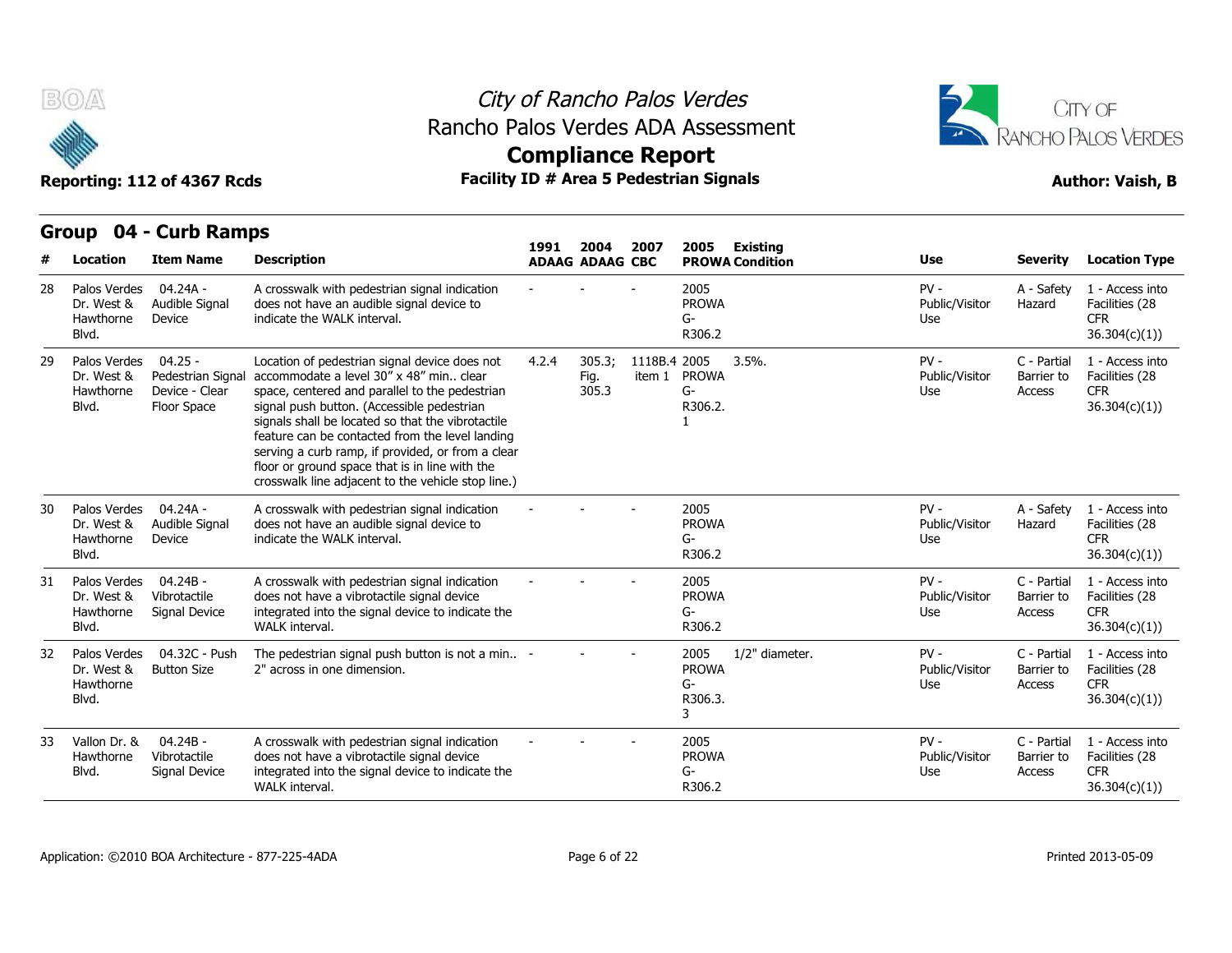



Reporting: 112 of 4367 Rcds **Facility ID # Area 5 Pedestrian Signals Reporting: 112 of 4367 Rcds Author: Vaish, B Compliance Report**

|    |                                    | STOUP OF CUID NAMES                                            |                                                                                                                                                                                                                                                                                                                                                                                                                                                                 | 1991   | 2004                    | 2007                   | 2005                                          | Existing               |                                        |                                     |                                                                  |
|----|------------------------------------|----------------------------------------------------------------|-----------------------------------------------------------------------------------------------------------------------------------------------------------------------------------------------------------------------------------------------------------------------------------------------------------------------------------------------------------------------------------------------------------------------------------------------------------------|--------|-------------------------|------------------------|-----------------------------------------------|------------------------|----------------------------------------|-------------------------------------|------------------------------------------------------------------|
| #  | <b>Location</b>                    | <b>Item Name</b>                                               | <b>Description</b>                                                                                                                                                                                                                                                                                                                                                                                                                                              |        | <b>ADAAG ADAAG CBC</b>  |                        |                                               | <b>PROWA Condition</b> | <b>Use</b>                             | <b>Severity</b>                     | <b>Location Type</b>                                             |
| 34 | Vallon Dr. &<br>Hawthorne<br>Blvd. | 04.24A -<br>Audible Signal<br>Device                           | A crosswalk with pedestrian signal indication<br>does not have an audible signal device to<br>indicate the WALK interval.                                                                                                                                                                                                                                                                                                                                       |        |                         |                        | 2005<br><b>PROWA</b><br>G-<br>R306.2          |                        | $PV -$<br>Public/Visitor<br>Use        | A - Safety<br>Hazard                | 1 - Access into<br>Facilities (28<br><b>CFR</b><br>36.304(c)(1)  |
| 35 | Vallon Dr. &<br>Hawthorne<br>Blvd. | 04.32A - Push<br>Effort                                        | The force required to activate operable part(s)<br>Button Operating of pedestrian signal device exceeds 5 lbs.                                                                                                                                                                                                                                                                                                                                                  | 4.27.4 | 309.4                   | 1117B.6 2005           | item 4 PROWA<br>G-<br>R306.3.<br>1;<br>R405.4 | Greater than 5 LBF.    | $PV -$<br>Public/Visitor<br>Use        | C - Partial<br>Barrier to<br>Access | 1 - Access into<br>Facilities (28<br><b>CFR</b><br>36.304(c)(1)) |
| 36 | Vallon Dr. &<br>Hawthorne<br>Blvd. | $04.25 -$<br>Pedestrian Signa<br>Device - Clear<br>Floor Space | Location of pedestrian signal device does not<br>accommodate a level 30" x 48" min., clear<br>space, centered and parallel to the pedestrian<br>signal push button. (Accessible pedestrian<br>signals shall be located so that the vibrotactile<br>feature can be contacted from the level landing<br>serving a curb ramp, if provided, or from a clear<br>floor or ground space that is in line with the<br>crosswalk line adjacent to the vehicle stop line.) | 4.2.4  | 305.3:<br>Fig.<br>305.3 | 1118B.4 2005<br>item 1 | <b>PROWA</b><br>$G-$<br>R306.2.               | 3.5% CS & 7.1% RS.     | $PV -$<br>Public/Visitor<br>Use        | C - Partial<br>Barrier to<br>Access | 1 - Access into<br>Facilities (28<br><b>CFR</b><br>36.304(c)(1)  |
| 37 | Vallon Dr. &<br>Hawthorne<br>Blvd. | 04.32A - Push<br>Effort                                        | The force required to activate operable part(s)<br>Button Operating of pedestrian signal device exceeds 5 lbs.                                                                                                                                                                                                                                                                                                                                                  | 4.27.4 | 309.4                   | 1117B.6 2005           | item 4 PROWA<br>G-<br>R306.3.<br>1;<br>R405.4 |                        | $PV -$<br>Public/Visitor<br>Use        | C - Partial<br>Barrier to<br>Access | 1 - Access into<br>Facilities (28<br><b>CFR</b><br>36.304(c)(1)  |
| 38 | Vallon Dr. &<br>Hawthorne<br>Blvd. | $04.24B -$<br>Vibrotactile<br>Signal Device                    | A crosswalk with pedestrian signal indication<br>does not have a vibrotactile signal device<br>integrated into the signal device to indicate the<br>WALK interval.                                                                                                                                                                                                                                                                                              |        |                         |                        | 2005<br><b>PROWA</b><br>G-<br>R306.2          |                        | $PV -$<br>Public/Visitor<br><b>Use</b> | C - Partial<br>Barrier to<br>Access | 1 - Access into<br>Facilities (28<br><b>CFR</b><br>36.304(c)(1)  |

**Group 04 - Curb Ramps**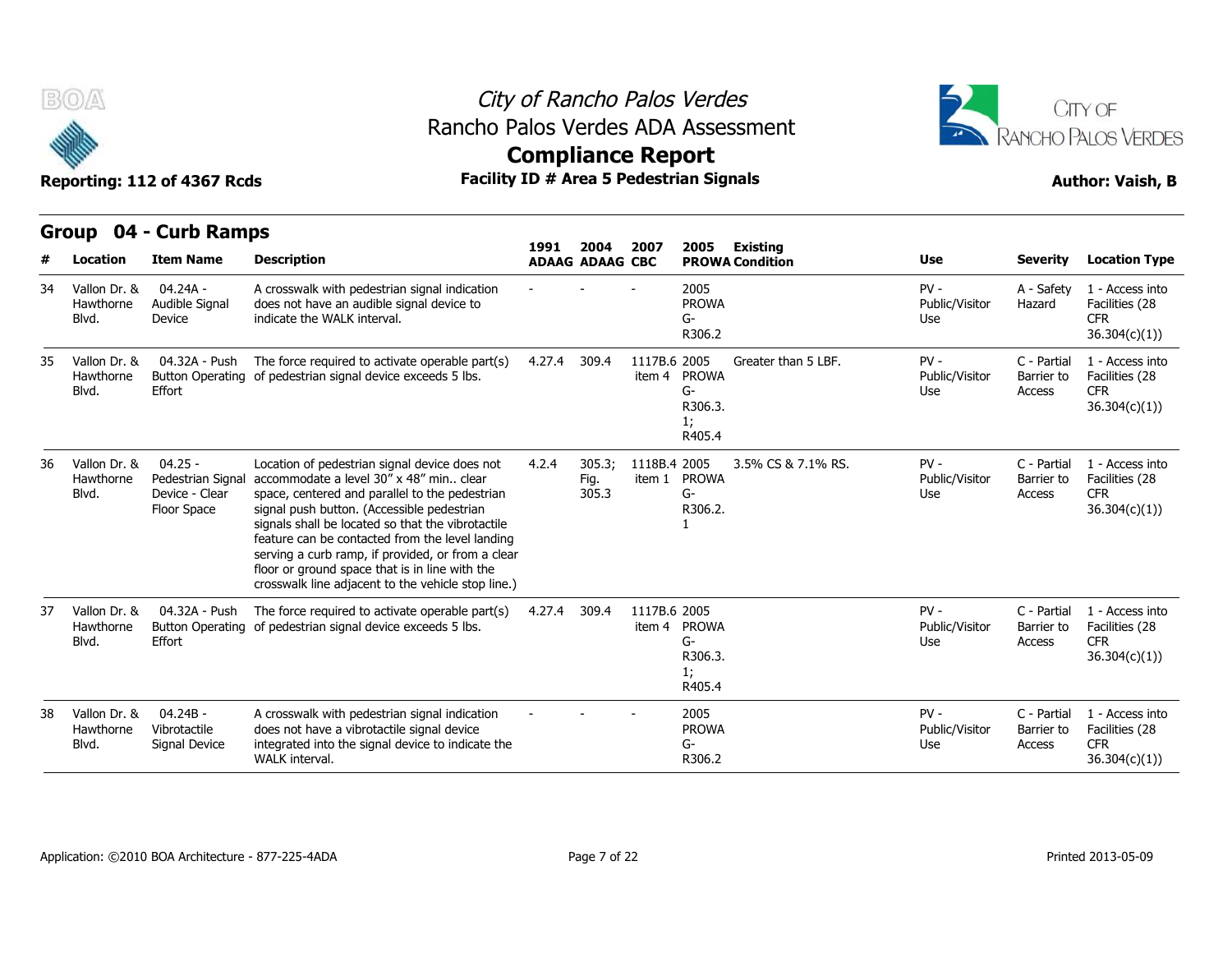

## City of Rancho Palos Verdes Rancho Palos Verdes ADA Assessment



**Compliance Report**

|    | urvup<br>$\mathbf{v}$              | <b>CALD RAILPS</b>                                              |                                                                                                                                                                                                                                                                                                                                                                                                                                                                 | 1991   | 2004                    | 2007                   | 2005                                          | Existing               |                                 |                                     |                                                                  |
|----|------------------------------------|-----------------------------------------------------------------|-----------------------------------------------------------------------------------------------------------------------------------------------------------------------------------------------------------------------------------------------------------------------------------------------------------------------------------------------------------------------------------------------------------------------------------------------------------------|--------|-------------------------|------------------------|-----------------------------------------------|------------------------|---------------------------------|-------------------------------------|------------------------------------------------------------------|
| #  | Location                           | <b>Item Name</b>                                                | <b>Description</b>                                                                                                                                                                                                                                                                                                                                                                                                                                              |        | <b>ADAAG ADAAG CBC</b>  |                        |                                               | <b>PROWA Condition</b> | <b>Use</b>                      | <b>Severity</b>                     | <b>Location Type</b>                                             |
| 39 | Vallon Dr. &<br>Hawthorne<br>Blvd. | $04.24A -$<br>Audible Signal<br>Device                          | A crosswalk with pedestrian signal indication<br>does not have an audible signal device to<br>indicate the WALK interval.                                                                                                                                                                                                                                                                                                                                       |        |                         |                        | 2005<br><b>PROWA</b><br>G-<br>R306.2          |                        | $PV -$<br>Public/Visitor<br>Use | A - Safety<br>Hazard                | 1 - Access into<br>Facilities (28<br><b>CFR</b><br>36.304(c)(1)) |
| 40 | Vallon Dr. &<br>Hawthorne<br>Blvd. | $04.25 -$<br>Pedestrian Signal<br>Device - Clear<br>Floor Space | Location of pedestrian signal device does not<br>accommodate a level 30" x 48" min., clear<br>space, centered and parallel to the pedestrian<br>signal push button. (Accessible pedestrian<br>signals shall be located so that the vibrotactile<br>feature can be contacted from the level landing<br>serving a curb ramp, if provided, or from a clear<br>floor or ground space that is in line with the<br>crosswalk line adjacent to the vehicle stop line.) | 4.2.4  | 305.3;<br>Fig.<br>305.3 | 1118B.4 2005<br>item 1 | <b>PROWA</b><br>$G-$<br>R306.2.               | 7% CS, & 10.2% RS.     | $PV -$<br>Public/Visitor<br>Use | C - Partial<br>Barrier to<br>Access | 1 - Access into<br>Facilities (28<br><b>CFR</b><br>36.304(c)(1)) |
| 41 | Vallon Dr. &<br>Hawthorne<br>Blvd. | $04.24B -$<br>Vibrotactile<br>Signal Device                     | A crosswalk with pedestrian signal indication<br>does not have a vibrotactile signal device<br>integrated into the signal device to indicate the<br><b>WALK</b> interval.                                                                                                                                                                                                                                                                                       |        |                         |                        | 2005<br><b>PROWA</b><br>G-<br>R306.2          |                        | $PV -$<br>Public/Visitor<br>Use | C - Partial<br>Barrier to<br>Access | 1 - Access into<br>Facilities (28<br><b>CFR</b><br>36.304(c)(1)) |
| 42 | Vallon Dr. &<br>Hawthorne<br>Blvd. | 04.24A -<br>Audible Signal<br>Device                            | A crosswalk with pedestrian signal indication<br>does not have an audible signal device to<br>indicate the WALK interval.                                                                                                                                                                                                                                                                                                                                       |        |                         |                        | 2005<br><b>PROWA</b><br>G-<br>R306.2          |                        | $PV -$<br>Public/Visitor<br>Use | A - Safety<br>Hazard                | 1 - Access into<br>Facilities (28<br><b>CFR</b><br>36.304(c)(1)) |
| 43 | Vallon Dr. &<br>Hawthorne<br>Blvd. | 04.32A - Push<br>Effort                                         | The force required to activate operable part(s)<br>Button Operating of pedestrian signal device exceeds 5 lbs.                                                                                                                                                                                                                                                                                                                                                  | 4.27.4 | 309.4                   | 1117B.6 2005           | item 4 PROWA<br>G-<br>R306.3.<br>1;<br>R405.4 |                        | $PV -$<br>Public/Visitor<br>Use | C - Partial<br>Barrier to<br>Access | 1 - Access into<br>Facilities (28<br><b>CFR</b><br>36.304(c)(1)  |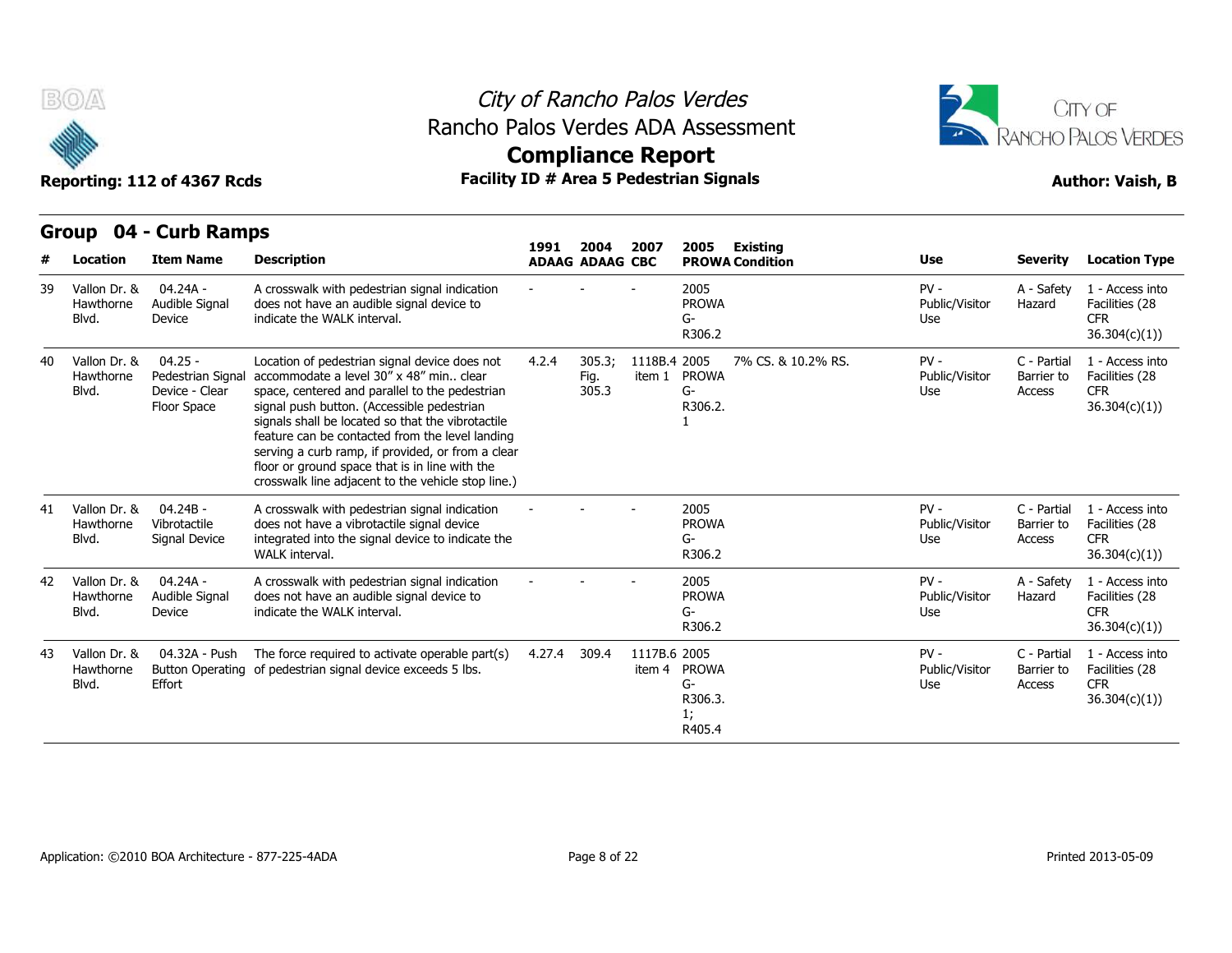

## City of Rancho Palos Verdes Rancho Palos Verdes ADA Assessment



# **Compliance Report**

|    |                                    |                                                                 |                                                                                                                                                                                                                                                                                                                                                                                                                                                               | 1991   | 2004                    | 2007                   | 2005                                          | <b>Existing</b>        |                                 |                                     |                                                                  |
|----|------------------------------------|-----------------------------------------------------------------|---------------------------------------------------------------------------------------------------------------------------------------------------------------------------------------------------------------------------------------------------------------------------------------------------------------------------------------------------------------------------------------------------------------------------------------------------------------|--------|-------------------------|------------------------|-----------------------------------------------|------------------------|---------------------------------|-------------------------------------|------------------------------------------------------------------|
|    | Location                           | <b>Item Name</b>                                                | <b>Description</b>                                                                                                                                                                                                                                                                                                                                                                                                                                            |        | <b>ADAAG ADAAG CBC</b>  |                        |                                               | <b>PROWA Condition</b> | <b>Use</b>                      | <b>Severity</b>                     | <b>Location Type</b>                                             |
| 44 | Vallon Dr. &<br>Hawthorne<br>Blvd. | $04.25 -$<br>Pedestrian Signal<br>Device - Clear<br>Floor Space | Location of pedestrian signal device does not<br>accommodate a level 30" x 48" min clear<br>space, centered and parallel to the pedestrian<br>signal push button. (Accessible pedestrian<br>signals shall be located so that the vibrotactile<br>feature can be contacted from the level landing<br>serving a curb ramp, if provided, or from a clear<br>floor or ground space that is in line with the<br>crosswalk line adjacent to the vehicle stop line.) | 4.2.4  | 305.3;<br>Fig.<br>305.3 | 1118B.4 2005<br>item 1 | <b>PROWA</b><br>G-<br>R306.2.                 | 3.8% CS & 6.4% RS.     | $PV -$<br>Public/Visitor<br>Use | C - Partial<br>Barrier to<br>Access | 1 - Access into<br>Facilities (28<br><b>CFR</b><br>36.304(c)(1)) |
| 45 | Vallon Dr. &<br>Hawthorne<br>Blvd. | $04.24B -$<br>Vibrotactile<br>Signal Device                     | A crosswalk with pedestrian signal indication<br>does not have a vibrotactile signal device<br>integrated into the signal device to indicate the<br>WALK interval.                                                                                                                                                                                                                                                                                            |        |                         |                        | 2005<br><b>PROWA</b><br>G-<br>R306.2          |                        | $PV -$<br>Public/Visitor<br>Use | C - Partial<br>Barrier to<br>Access | 1 - Access into<br>Facilities (28<br><b>CFR</b><br>36.304(c)(1)) |
| 46 | Vallon Dr. &<br>Hawthorne<br>Blvd. | 04.24A -<br>Audible Signal<br>Device                            | A crosswalk with pedestrian signal indication<br>does not have an audible signal device to<br>indicate the WALK interval.                                                                                                                                                                                                                                                                                                                                     |        |                         |                        | 2005<br><b>PROWA</b><br>G-<br>R306.2          |                        | $PV -$<br>Public/Visitor<br>Use | A - Safety<br>Hazard                | 1 - Access into<br>Facilities (28<br><b>CFR</b><br>36.304(c)(1)) |
| 47 | Vallon Dr. &<br>Hawthorne<br>Blvd. | 04.32A - Push<br><b>Button Operating</b><br>Effort              | The force required to activate operable part(s)<br>of pedestrian signal device exceeds 5 lbs.                                                                                                                                                                                                                                                                                                                                                                 | 4.27.4 | 309.4                   | 1117B.6 2005<br>item 4 | <b>PROWA</b><br>G-<br>R306.3.<br>1;<br>R405.4 |                        | $PV -$<br>Public/Visitor<br>Use | C - Partial<br>Barrier to<br>Access | 1 - Access into<br>Facilities (28<br><b>CFR</b><br>36.304(c)(1)  |
| 48 | Vallon Dr. &<br>Hawthorne<br>Blvd. | $04.25 -$<br>Pedestrian Signal<br>Device - Clear<br>Floor Space | Location of pedestrian signal device does not<br>accommodate a level 30" x 48" min clear<br>space, centered and parallel to the pedestrian<br>signal push button. (Accessible pedestrian<br>signals shall be located so that the vibrotactile<br>feature can be contacted from the level landing<br>serving a curb ramp, if provided, or from a clear<br>floor or ground space that is in line with the<br>crosswalk line adjacent to the vehicle stop line.) | 4.2.4  | 305.3;<br>Fig.<br>305.3 | 1118B.4 2005<br>item 1 | <b>PROWA</b><br>$G-$<br>R306.2.               | 2.3% CS % 12.4% RS.    | $PV -$<br>Public/Visitor<br>Use | C - Partial<br>Barrier to<br>Access | 1 - Access into<br>Facilities (28<br><b>CFR</b><br>36.304(c)(1)) |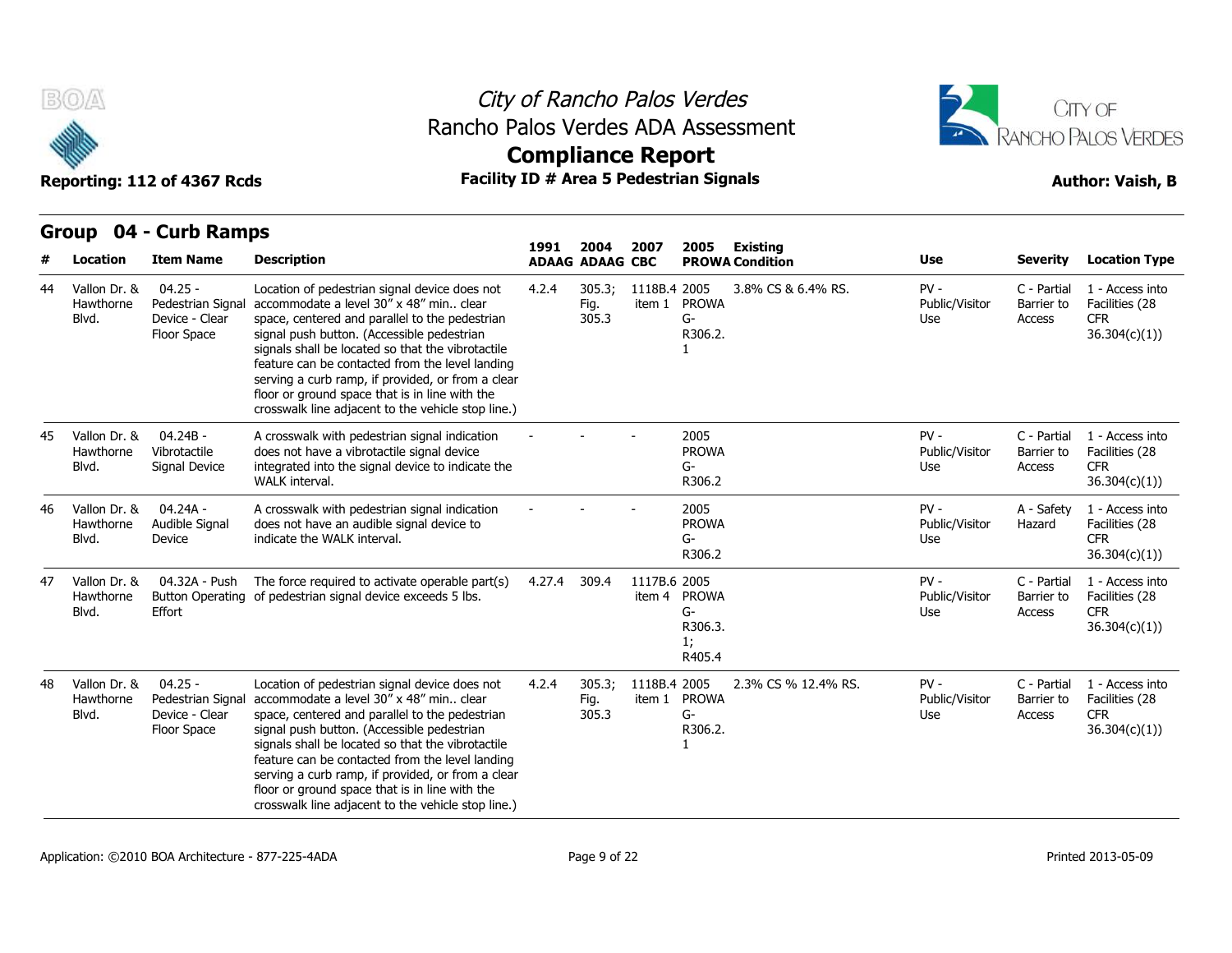

## City of Rancho Palos Verdes Rancho Palos Verdes ADA Assessment



|    | B(0)<br>Reporting: 112 of 4367 Rcds         |                                                                           | Rancho Palos Verdes ADA Assessment                                                                                                                                 | City of Rancho Palos Verdes<br><b>Compliance Report</b><br>Facility ID # Area 5 Pedestrian Signals |                        |      | CITY OF<br>RANCHO PALOS VERDES<br><b>Author: Vaish, B</b> |                                         |                                 |                                        |                                                                            |
|----|---------------------------------------------|---------------------------------------------------------------------------|--------------------------------------------------------------------------------------------------------------------------------------------------------------------|----------------------------------------------------------------------------------------------------|------------------------|------|-----------------------------------------------------------|-----------------------------------------|---------------------------------|----------------------------------------|----------------------------------------------------------------------------|
|    |                                             |                                                                           |                                                                                                                                                                    |                                                                                                    |                        |      |                                                           |                                         |                                 |                                        |                                                                            |
|    |                                             | Group 04 - Curb Ramps                                                     |                                                                                                                                                                    | 1991                                                                                               | 2004                   | 2007 | 2005                                                      | Existing                                |                                 |                                        |                                                                            |
|    | <b>Location</b>                             | <b>Item Name</b>                                                          | <b>Description</b>                                                                                                                                                 |                                                                                                    | <b>ADAAG ADAAG CBC</b> |      |                                                           | <b>PROWA Condition</b>                  | <b>Use</b>                      | <b>Severity</b>                        | <b>Location Type</b>                                                       |
| 49 | Hawthorne<br>Blvd.                          | Dupree Dr. & 04.40 - Other -<br>Curb Ramps and<br>Pedestrian<br>Crossings | See Additional Comments                                                                                                                                            |                                                                                                    |                        |      |                                                           | Pedestrian signal is not provided. PV - | Public/Visitor<br>Use           | C - Partial<br>Barrier to<br>Access    | 1 - Access into<br>Facilities (28<br>CFR.<br>36.304(c)(1)                  |
| 50 | Hawthorne<br>Blvd.                          | Dupree Dr. & 04.40 - Other -<br>Curb Ramps and<br>Pedestrian<br>Crossings | See Additional Comments                                                                                                                                            |                                                                                                    |                        |      |                                                           |                                         | $PV -$<br>Public/Visitor<br>Use | or<br>Complete<br>Barrier to<br>Access | B - Severe 1 - Access into<br>Facilities (28<br><b>CFR</b><br>36.304(c)(1) |
| 51 | Hawthorne<br>Blvd.                          | Dupree Dr. & 04.40 - Other -<br>Curb Ramps and<br>Pedestrian<br>Crossings | See Additional Comments                                                                                                                                            |                                                                                                    |                        |      |                                                           |                                         | $PV -$<br>Public/Visitor<br>Use | C - Partial<br>Barrier to<br>Access    | 1 - Access into<br>Facilities (28<br>CFR.<br>36.304(c)(1)                  |
| 52 | Hawthorne<br>Blvd.                          | Dupree Dr. & 04.32C - Push<br><b>Button Size</b>                          | The pedestrian signal push button is not a min -<br>2" across in one dimension.                                                                                    |                                                                                                    |                        |      | 2005<br><b>PROWA</b><br>$G-$<br>R306.3.<br>3              | 1/2" diameter.                          | $PV -$<br>Public/Visitor<br>Use | C - Partial<br>Barrier to<br>Access    | 1 - Access into<br>Facilities (28<br><b>CFR</b><br>36.304(c)(1)            |
| 53 | Dupree Dr. & 04.24A -<br>Hawthorne<br>Blvd. | Audible Signal<br>Device                                                  | A crosswalk with pedestrian signal indication<br>does not have an audible signal device to<br>indicate the WALK interval.                                          |                                                                                                    |                        |      | 2005<br><b>PROWA</b><br>G-<br>R306.2                      |                                         | $PV -$<br>Public/Visitor<br>Use | A - Safety<br>Hazard                   | 1 - Access into<br>Facilities (28<br><b>CFR</b><br>36.304(c)(1))           |
| 54 | Dupree Dr. & 04.24B -<br>Hawthorne<br>Blvd. | Vibrotactile<br>Signal Device                                             | A crosswalk with pedestrian signal indication<br>does not have a vibrotactile signal device<br>integrated into the signal device to indicate the<br>WALK interval. |                                                                                                    |                        |      | 2005<br><b>PROWA</b><br>G-<br>R306.2                      |                                         | $PV -$<br>Public/Visitor<br>Use | C - Partial<br>Barrier to<br>Access    | 1 - Access into<br>Facilities (28<br><b>CFR</b><br>36.304(c)(1)            |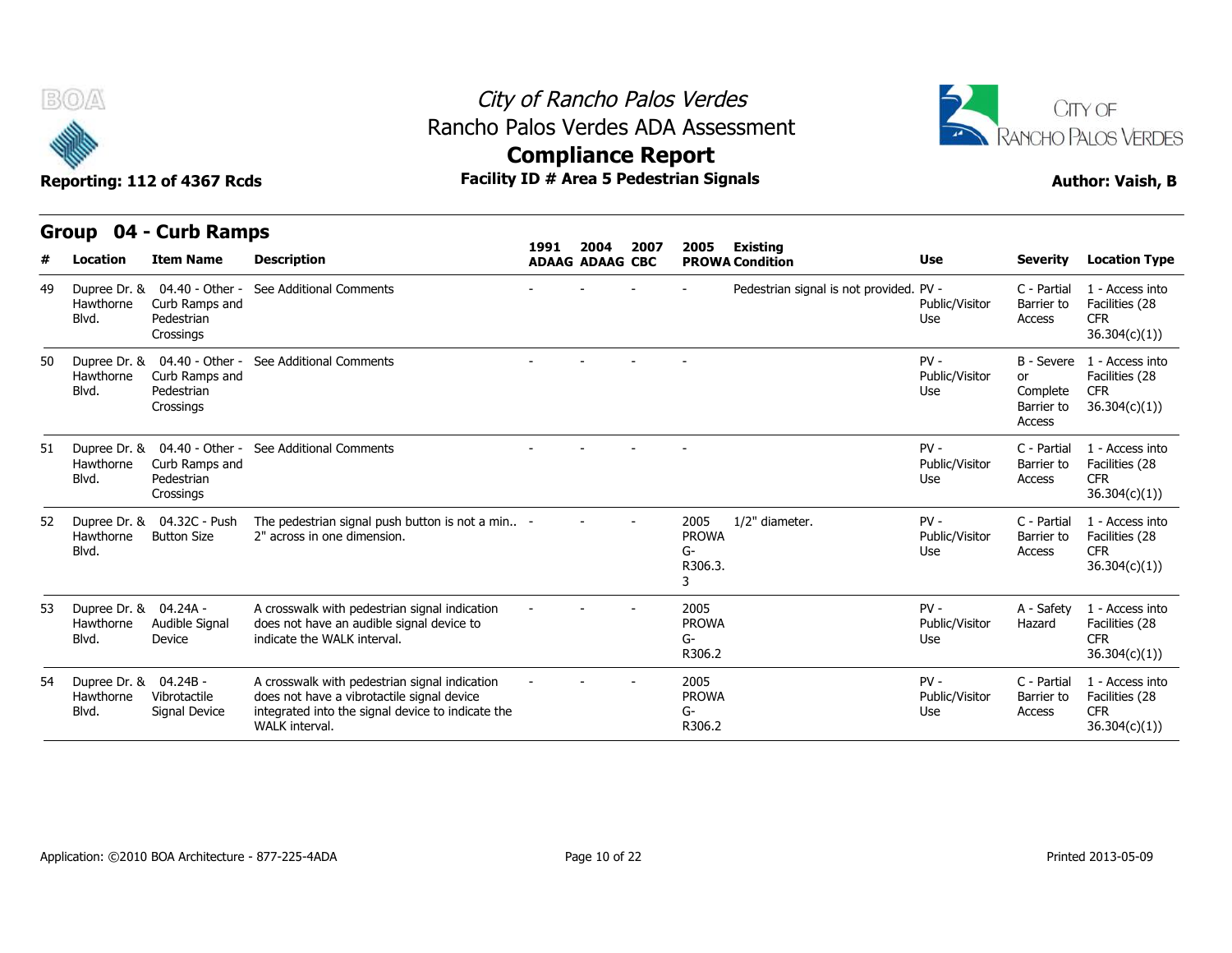

## City of Rancho Palos Verdes Rancho Palos Verdes ADA Assessment



# **Compliance Report**

| #  | <b>Location</b>                             | <b>Item Name</b>                                                          | <b>Description</b>                                                                                                                                                                                                                                                                                                                                                                                                                                            | 1991  | 2004<br><b>ADAAG ADAAG CBC</b> | 2007         | 2005                                 | Existing<br><b>PROWA Condition</b> | <b>Use</b>                      | <b>Severity</b>                     | <b>Location Type</b>                                            |
|----|---------------------------------------------|---------------------------------------------------------------------------|---------------------------------------------------------------------------------------------------------------------------------------------------------------------------------------------------------------------------------------------------------------------------------------------------------------------------------------------------------------------------------------------------------------------------------------------------------------|-------|--------------------------------|--------------|--------------------------------------|------------------------------------|---------------------------------|-------------------------------------|-----------------------------------------------------------------|
| 55 | Dupree Dr. &<br>Hawthorne<br>Blvd.          | $04.25 -$<br>Pedestrian Signal<br>Device - Clear<br>Floor Space           | Location of pedestrian signal device does not<br>accommodate a level 30" x 48" min clear<br>space, centered and parallel to the pedestrian<br>signal push button. (Accessible pedestrian<br>signals shall be located so that the vibrotactile<br>feature can be contacted from the level landing<br>serving a curb ramp, if provided, or from a clear<br>floor or ground space that is in line with the<br>crosswalk line adjacent to the vehicle stop line.) | 4.2.4 | 305.3;<br>Fig.<br>305.3        | 1118B.4 2005 | item 1 PROWA<br>G-<br>R306.2.        | 6% CS & 8.3% RS.                   | $PV -$<br>Public/Visitor<br>Use | C - Partial<br>Barrier to<br>Access | 1 - Access into<br>Facilities (28<br><b>CFR</b><br>36.304(c)(1) |
| 56 | Dupree Dr. &<br>Hawthorne<br>Blvd.          | $04.25 -$<br>Pedestrian Signa<br>Device - Clear<br>Floor Space            | Location of pedestrian signal device does not<br>accommodate a level 30" x 48" min clear<br>space, centered and parallel to the pedestrian<br>signal push button. (Accessible pedestrian<br>signals shall be located so that the vibrotactile<br>feature can be contacted from the level landing<br>serving a curb ramp, if provided, or from a clear<br>floor or ground space that is in line with the<br>crosswalk line adjacent to the vehicle stop line.) | 4.2.4 | 305.3;<br>Fig.<br>305.3        | 1118B.4 2005 | item 1 PROWA<br>G-<br>R306.2.        | 6.1% CS & 7.6% RS.                 | $PV -$<br>Public/Visitor<br>Use | C - Partial<br>Barrier to<br>Access | 1 - Access into<br>Facilities (28<br><b>CFR</b><br>36.304(c)(1) |
| 57 | Dupree Dr. & 04.24A -<br>Hawthorne<br>Blvd. | Audible Signal<br>Device                                                  | A crosswalk with pedestrian signal indication<br>does not have an audible signal device to<br>indicate the WALK interval.                                                                                                                                                                                                                                                                                                                                     |       |                                |              | 2005<br><b>PROWA</b><br>G-<br>R306.2 |                                    | $PV -$<br>Public/Visitor<br>Use | A - Safety<br>Hazard                | 1 - Access into<br>Facilities (28<br><b>CFR</b><br>36.304(c)(1) |
| 58 | Dupree Dr. & 04.24B -<br>Hawthorne<br>Blvd. | Vibrotactile<br>Signal Device                                             | A crosswalk with pedestrian signal indication<br>does not have a vibrotactile signal device<br>integrated into the signal device to indicate the<br>WALK interval.                                                                                                                                                                                                                                                                                            |       |                                |              | 2005<br><b>PROWA</b><br>G-<br>R306.2 |                                    | $PV -$<br>Public/Visitor<br>Use | C - Partial<br>Barrier to<br>Access | 1 - Access into<br>Facilities (28<br><b>CFR</b><br>36.304(c)(1) |
| 59 | Hawthorne<br>Blvd.                          | Dupree Dr. & 04.40 - Other -<br>Curb Ramps and<br>Pedestrian<br>Crossings | See Additional Comments                                                                                                                                                                                                                                                                                                                                                                                                                                       |       |                                |              |                                      |                                    | $PV -$<br>Public/Visitor<br>Use | C - Partial<br>Barrier to<br>Access | 1 - Access into<br>Facilities (28<br><b>CFR</b><br>36.304(c)(1) |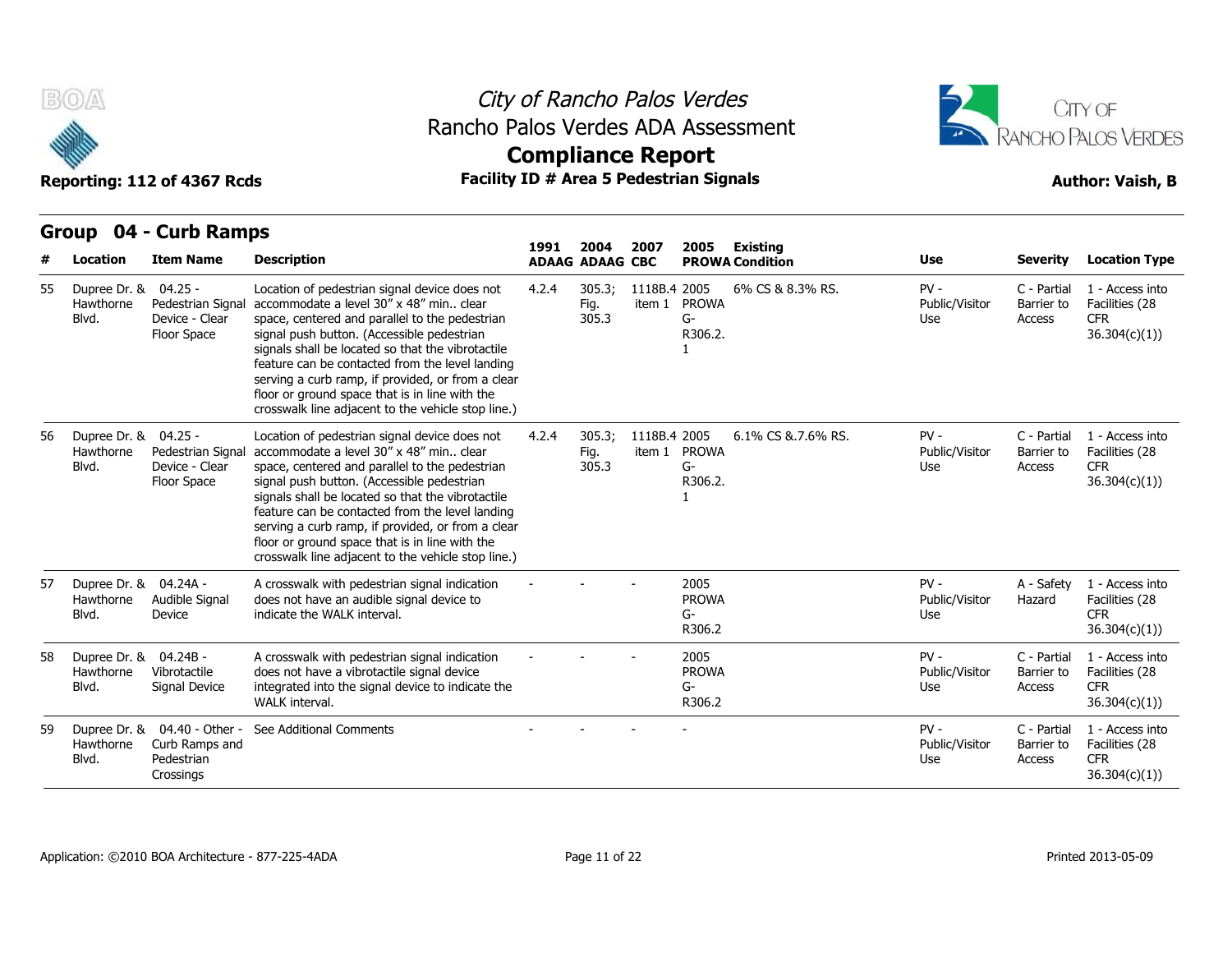



**Compliance Report**

## **Group 04 - Curb Ramps Item Name Description 1991 ADAAG 2004 ADAAG CBC PROWA 2007 2005 Existing # Location Condition Use Severity Location Type** 60 Dupree Dr. & 04.32C - Push The pedest 2" across in one dimension. The pedestrian signal push button is not a min.. 2" across in one dimension. - - - <sup>2005</sup> PROWA G-R306.3. 3 1/2" diameter. 
PV - 
C - Partial Public/Visitor Barrier to Use Access C - Partial 1 - Access into Barrier to Facilities (28 CFR 36.304(c)(1)) Hawthorne Button Size Blvd. 61 Dupree Dr. & 04.32C - Push The pedest 2" across in one dimension The pedestrian signal push button is not a min.. 2" across in one dimension. - - - <sup>2005</sup> PROWA G-R306.3. 3 1/2" diameter. 
PV - 
C - Partial Public/Visitor Use Access C - Partial 1 - Access into Barrier to Facilities (28 CFR 36.304(c)(1)) Hawthorne Button Size Blvd. 62 Dupree Dr. & 04.24B - A cros Vibrotactile Signal Device integrated into the signal device to indicate the A crosswalk with pedestrian signal indication does not have a vibrotactile signal device WALK interval. - - - <sup>2005</sup> PROWA G-R306.2 PV - C - Partial Public/Visitor Use Access C - Partial 1 - Access into Barrier to Facilities (28 CFR 36.304(c)(1)) Hawthorne Blvd. Signal Device 63 Dupree Dr. & 04.24A - A cros Hawthorne Audible Signal does not Device indicate the WALK interval A crosswalk with pedestrian signal indication does not have an audible signal device to indicate the WALK interval. - - - <sup>2005</sup> PROWA G-R306.2 PV - A - Safety Public/Visitor Use A - Safety 1 - Access into Hazard Facilities (28 **CFR** 36.304(c)(1)) Blvd. 64 Dupree Dr. & 04.25 - Loca Hawthorne Pedestrian Signal accommodate a level 30" x 48" min.. clear Device - Clear Floor Space signal push button. (Accessible pedestrian Location of pedestrian signal device does not 4.2.4 305.3; space, centered and parallel to the pedestrian signals shall be located so that the vibrotactile feature can be contacted from the level landing serving a curb ramp, if provided, or from a clear floor or ground space that is in line with the crosswalk line adjacent to the vehicle stop line.) 4.2.4 305.3; 1118B.4 Fig. item 1 PROWA 305.3 2005 7.9% RS. PV - G-R306.2. 1 Public/Visitor Use Access C - Partial 1 - Access into Barrier to Facilities (28 CFR 36.304(c)(1)) Blvd.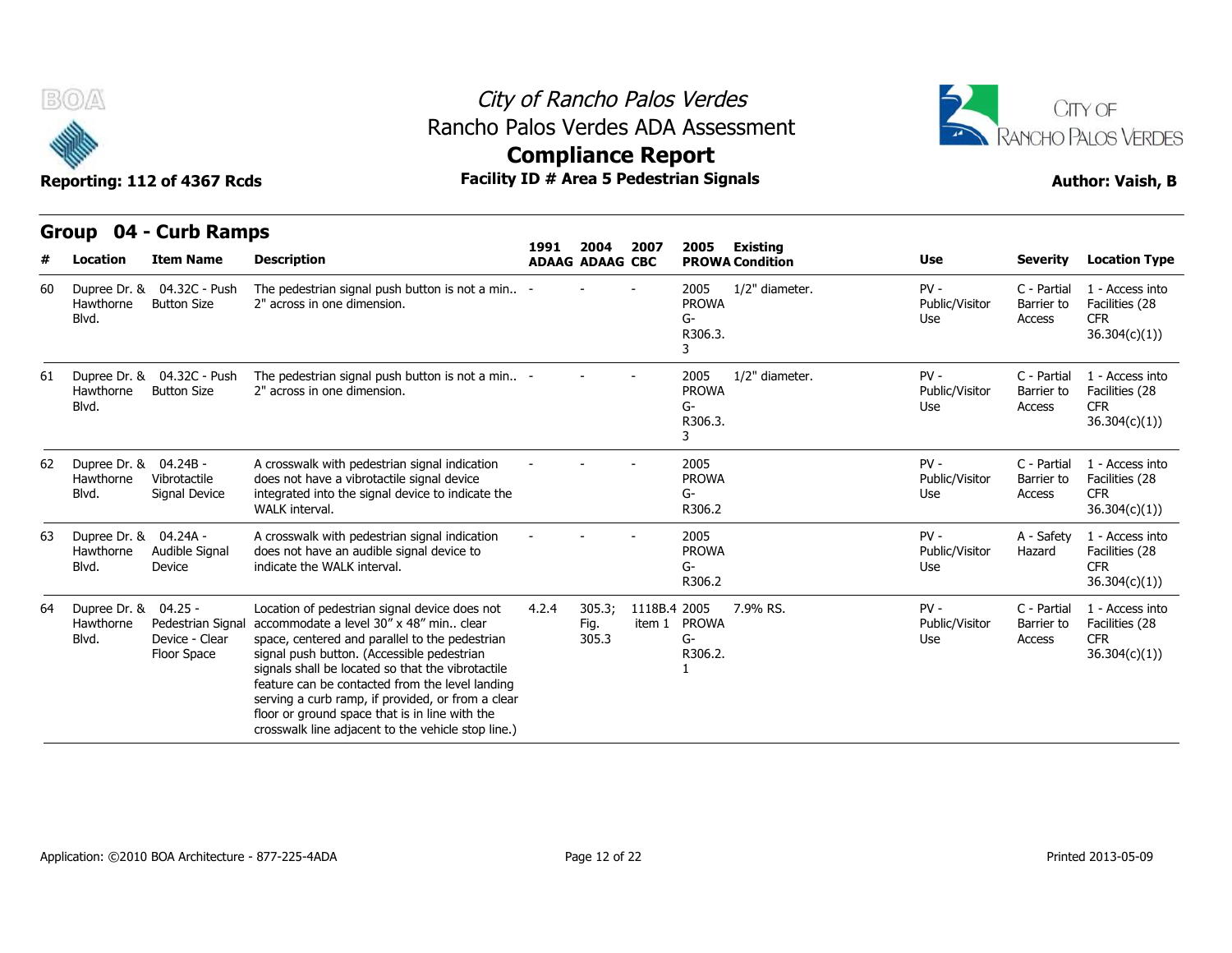

## City of Rancho Palos Verdes Rancho Palos Verdes ADA Assessment



# **Compliance Report**

| #  | <b>Location</b>                   | <b>Item Name</b>                                                | <b>Description</b>                                                                                                                                                                                                                                                                                                                                                                                                                                              | 1991  | 2004<br><b>ADAAG ADAAG CBC</b> | 2007                   | 2005                                 | Existing<br><b>PROWA Condition</b>                             | Use                             | <b>Severity</b>                                      | <b>Location Type</b>                                             |
|----|-----------------------------------|-----------------------------------------------------------------|-----------------------------------------------------------------------------------------------------------------------------------------------------------------------------------------------------------------------------------------------------------------------------------------------------------------------------------------------------------------------------------------------------------------------------------------------------------------|-------|--------------------------------|------------------------|--------------------------------------|----------------------------------------------------------------|---------------------------------|------------------------------------------------------|------------------------------------------------------------------|
| 65 | Crest Rd, &<br>Hawthorne<br>Blvd. | $04.25 -$<br>Pedestrian Signal<br>Device - Clear<br>Floor Space | Location of pedestrian signal device does not<br>accommodate a level 30" x 48" min., clear<br>space, centered and parallel to the pedestrian<br>signal push button. (Accessible pedestrian<br>signals shall be located so that the vibrotactile<br>feature can be contacted from the level landing<br>serving a curb ramp, if provided, or from a clear<br>floor or ground space that is in line with the<br>crosswalk line adjacent to the vehicle stop line.) | 4.2.4 | 305.3;<br>Fig.<br>305.3        | 1118B.4 2005<br>item 1 | <b>PROWA</b><br>G-<br>R306.2.        | 2.2% CS & 5.9% RS.                                             | $PV -$<br>Public/Visitor<br>Use | C - Partial<br>Barrier to<br>Access                  | 1 - Access into<br>Facilities (28<br><b>CFR</b><br>36.304(c)(1)  |
| 66 | Crest Rd. &<br>Hawthorne<br>Blvd. | 04.24B -<br>Vibrotactile<br>Signal Device                       | A crosswalk with pedestrian signal indication<br>does not have a vibrotactile signal device<br>integrated into the signal device to indicate the<br>WALK interval.                                                                                                                                                                                                                                                                                              |       |                                |                        | 2005<br><b>PROWA</b><br>G-<br>R306.2 |                                                                | $PV -$<br>Public/Visitor<br>Use | C - Partial<br>Barrier to<br>Access                  | 1 - Access into<br>Facilities (28<br><b>CFR</b><br>36.304(c)(1)) |
| 67 | Crest Rd, &<br>Hawthorne<br>Blvd. | $04.24A -$<br>Audible Signal<br>Device                          | A crosswalk with pedestrian signal indication<br>does not have an audible signal device to<br>indicate the WALK interval.                                                                                                                                                                                                                                                                                                                                       |       |                                |                        | 2005<br><b>PROWA</b><br>G-<br>R306.2 |                                                                | $PV -$<br>Public/Visitor<br>Use | A - Safety<br>Hazard                                 | 1 - Access into<br>Facilities (28<br><b>CFR</b><br>36.304(c)(1)  |
| 68 | Crest Rd, &<br>Hawthorne<br>Blvd. | 04.40 - Other -<br>Curb Ramps and<br>Pedestrian<br>Crossings    | See Additional Comments                                                                                                                                                                                                                                                                                                                                                                                                                                         |       |                                |                        |                                      | Path of travel to pedestrian<br>signal device is not provided. | $PV -$<br>Public/Visitor<br>Use | B - Severe<br>or<br>Complete<br>Barrier to<br>Access | 1 - Access into<br>Facilities (28<br><b>CFR</b><br>36.304(c)(1)  |
| 69 | Crest Rd, &<br>Hawthorne<br>Blvd. | $04.25 -$<br>Pedestrian Signal<br>Device - Clear<br>Floor Space | Location of pedestrian signal device does not<br>accommodate a level 30" x 48" min clear<br>space, centered and parallel to the pedestrian<br>signal push button. (Accessible pedestrian<br>signals shall be located so that the vibrotactile<br>feature can be contacted from the level landing<br>serving a curb ramp, if provided, or from a clear<br>floor or ground space that is in line with the<br>crosswalk line adjacent to the vehicle stop line.)   | 4.2.4 | 305.3;<br>Fig.<br>305.3        | 1118B.4 2005<br>item 1 | <b>PROWA</b><br>G-<br>R306.2.        | 2.2% CS & 11.8% RS.                                            | $PV -$<br>Public/Visitor<br>Use | C - Partial<br>Barrier to<br>Access                  | 1 - Access into<br>Facilities (28<br><b>CFR</b><br>36.304(c)(1)  |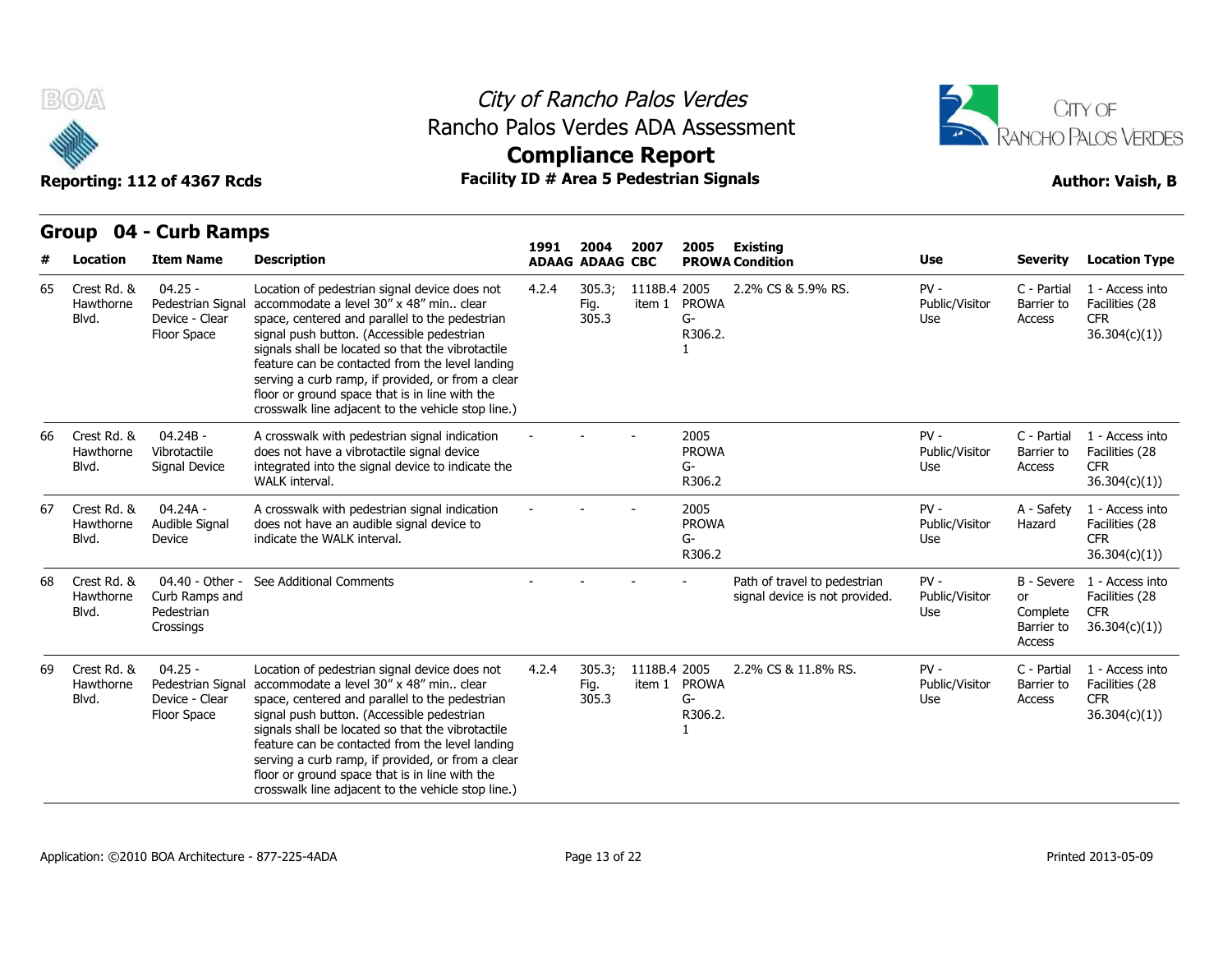



**Compliance Report**

## **Group 04 - Curb Ramps Item Name Description 1991 ADAAG 2004 ADAAG CBC PROWA 2007 2005 Existing # Location Condition Use Severity Location Type** 04.24B - Hawthorne Vibrotactile does n Signal Device integrated into the signal device to indicate the A crosswalk with pedestrian signal indication does not have a vibrotactile signal device WALK interval. - - - <sup>2005</sup> PROWA G-R306.2 PV - C - Partial Public/Visitor Barrier to Use Access C - Partial 1 - Access into Barrier to Facilities (28 CFR 36.304(c)(1)) 70 Crest Rd. & Blvd. Signal Device 04.24A - Hawthorne Audible Signal does not Device indicate the WAI K interval A crosswalk with pedestrian signal indication does not have an audible signal device to indicate the WALK interval. - - - <sup>2005</sup> PROWA G-R306.2 PV - A - Safety Public/Visitor Hazard Use A - Safety 1 - Access into Hazard Facilities (28 CFR 36.304(c)(1)) 71 Crest Rd. & Blvd. 04.32C - Push Button Size 2" across in one dimension The pedestrian signal push button is not a min.. 2" across in one dimension. - - - <sup>2005</sup> PROWA G-R306.3. 3 1/2" diameter. PV - C - Partial Public/Visitor Use Access C - Partial 1 - Access into Barrier to Facilities (28 CFR 36.304(c)(1)) 72 Crest Rd. & Hawthorne Blvd. 04.24B - Vibrotactile Signal Device integrated into the signal device to indicate the A crosswalk with pedestrian signal indication does not have a vibrotactile signal device WALK interval. - - - <sup>2005</sup> PROWA G-R306.2 PV - C - Partial Public/Visitor Use Access C - Partial 1 - Access into Barrier to Facilities (28 **CFR** 36.304(c)(1)) 73 Crest Rd. & Hawthorne Blvd. Signal Device 04.24A - Hawthorne Audible Signal does not Device indicate the WALK interval. A crosswalk with pedestrian signal indication does not have an audible signal device to indicate the WALK interval. - - - <sup>2005</sup> PROWA G-R306.2 PV - A - Safety Public/Visitor Use A - Safety 1 - Access into Hazard Facilities (28 CFR 36.304(c)(1)) 74 Crest Rd. & Blvd. 04.32A - Push Button Operating of pedestrian signal device exceeds 5 lbs. Effort The force required to activate operable part(s)  $4.27.4$  309.4 1117B.6 2005 item 4 PROWA 6 LBF. G-R306.3. 6 LBF. PV - Public/Visitor Barrier to Use Access C - Partial 1 - Access into Barrier to Facilities (28 CFR 36.304(c)(1)) 75 Crest Rd. & Hawthorne Blvd.

1; R405.4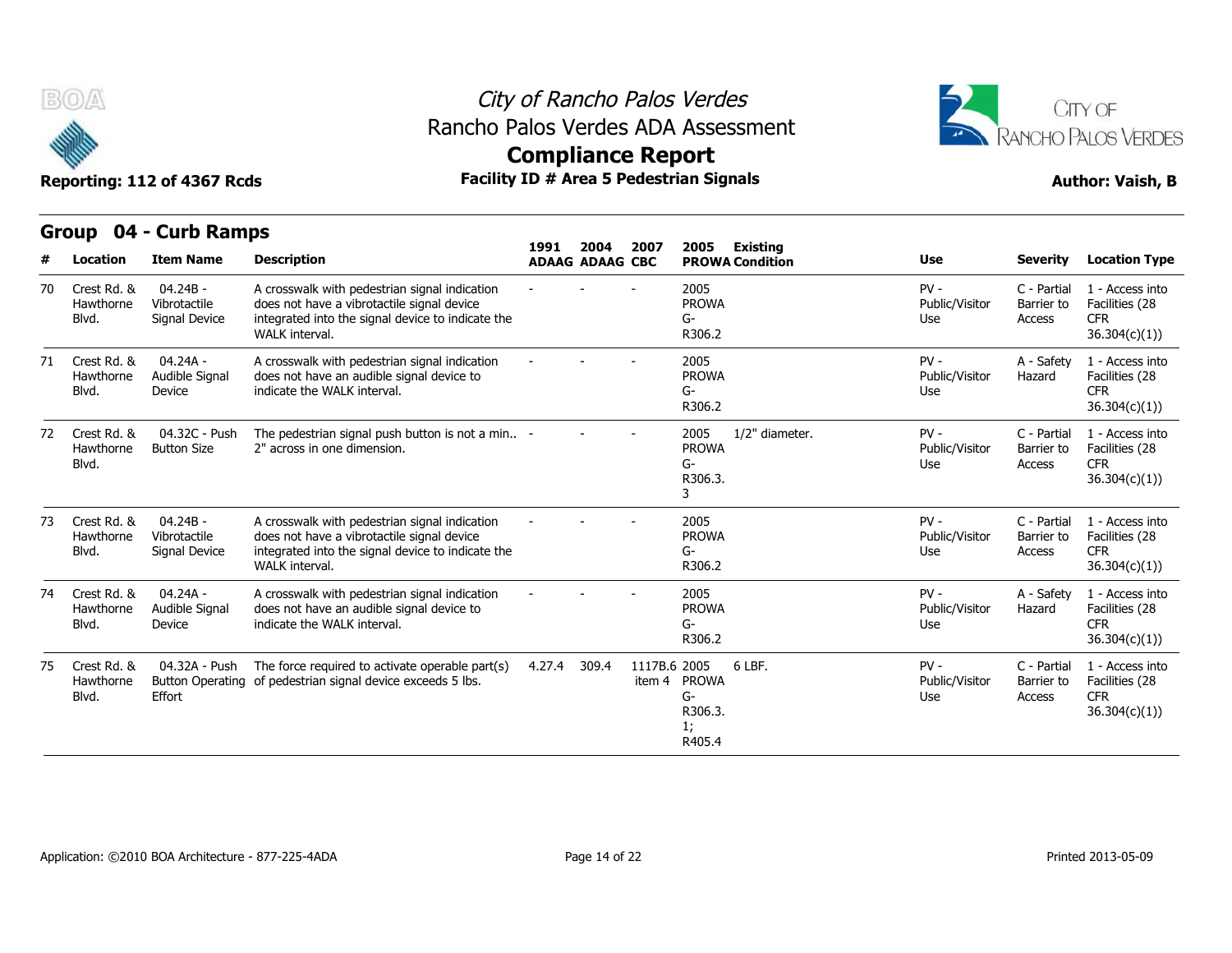



Reporting: 112 of 4367 Rcds **Facility ID # Area 5 Pedestrian Signals Reporting: 112 of 4367 Rcds Author: Vaish, B Compliance Report**

|    | $\mathbf{v}$ to $\mathbf{r}$      | <b>CALD INAILIPS</b>                                            |                                                                                                                                                                                                                                                                                                                                                                                                                                                                 | 1991                   | 2004                    | 2007                   | 2005                                    | <b>Existing</b>        |                                 |                                                      |                                                                  |
|----|-----------------------------------|-----------------------------------------------------------------|-----------------------------------------------------------------------------------------------------------------------------------------------------------------------------------------------------------------------------------------------------------------------------------------------------------------------------------------------------------------------------------------------------------------------------------------------------------------|------------------------|-------------------------|------------------------|-----------------------------------------|------------------------|---------------------------------|------------------------------------------------------|------------------------------------------------------------------|
| #  | Location                          | <b>Item Name</b>                                                | <b>Description</b>                                                                                                                                                                                                                                                                                                                                                                                                                                              | <b>ADAAG ADAAG CBC</b> |                         |                        |                                         | <b>PROWA Condition</b> | Use                             | Severity                                             | <b>Location Type</b>                                             |
| 76 | Crest Rd. &<br>Hawthorne<br>Blvd. | 04.40 - Other -<br>Curb Ramps and<br>Pedestrian<br>Crossings    | See Additional Comments                                                                                                                                                                                                                                                                                                                                                                                                                                         |                        |                         |                        |                                         |                        | $PV -$<br>Public/Visitor<br>Use | B - Severe<br>or<br>Complete<br>Barrier to<br>Access | 1 - Access into<br>Facilities (28<br><b>CFR</b><br>36.304(c)(1)  |
| 77 | Crest Rd, &<br>Hawthorne<br>Blvd. | 04.24A -<br>Audible Signal<br>Device                            | A crosswalk with pedestrian signal indication<br>does not have an audible signal device to<br>indicate the WALK interval.                                                                                                                                                                                                                                                                                                                                       |                        |                         |                        | 2005<br><b>PROWA</b><br>G-<br>R306.2    |                        | $PV -$<br>Public/Visitor<br>Use | A - Safety<br>Hazard                                 | 1 - Access into<br>Facilities (28<br><b>CFR</b><br>36.304(c)(1)) |
| 78 | Crest Rd. &<br>Hawthorne<br>Blvd. | $04.24B -$<br>Vibrotactile<br>Signal Device                     | A crosswalk with pedestrian signal indication<br>does not have a vibrotactile signal device<br>integrated into the signal device to indicate the<br><b>WALK</b> interval.                                                                                                                                                                                                                                                                                       |                        |                         |                        | 2005<br><b>PROWA</b><br>G-<br>R306.2    |                        | $PV -$<br>Public/Visitor<br>Use | C - Partial<br>Barrier to<br>Access                  | 1 - Access into<br>Facilities (28<br><b>CFR</b><br>36.304(c)(1)  |
| 79 | Crest Rd. &<br>Hawthorne<br>Blvd. | 04.32C - Push<br><b>Button Size</b>                             | The pedestrian signal push button is not a min -<br>2" across in one dimension.                                                                                                                                                                                                                                                                                                                                                                                 |                        |                         |                        | 2005<br><b>PROWA</b><br>$G-$<br>R306.3. | 1/2" diameter.         | $PV -$<br>Public/Visitor<br>Use | C - Partial<br>Barrier to<br>Access                  | 1 - Access into<br>Facilities (28<br><b>CFR</b><br>36.304(c)(1)  |
| 80 | Crest Rd. &<br>Hawthorne<br>Blvd. | $04.25 -$<br>Pedestrian Signal<br>Device - Clear<br>Floor Space | Location of pedestrian signal device does not<br>accommodate a level 30" x 48" min., clear<br>space, centered and parallel to the pedestrian<br>signal push button. (Accessible pedestrian<br>signals shall be located so that the vibrotactile<br>feature can be contacted from the level landing<br>serving a curb ramp, if provided, or from a clear<br>floor or ground space that is in line with the<br>crosswalk line adjacent to the vehicle stop line.) | 4.2.4                  | 305.3;<br>Fig.<br>305.3 | 1118B.4 2005<br>item 1 | <b>PROWA</b><br>$G-$<br>R306.2.         | 5.2% CS & 4.2% RS.     | $PV -$<br>Public/Visitor<br>Use | C - Partial<br>Barrier to<br>Access                  | 1 - Access into<br>Facilities (28<br><b>CFR</b><br>36.304(c)(1)  |

**Group 04 - Curb Ramps**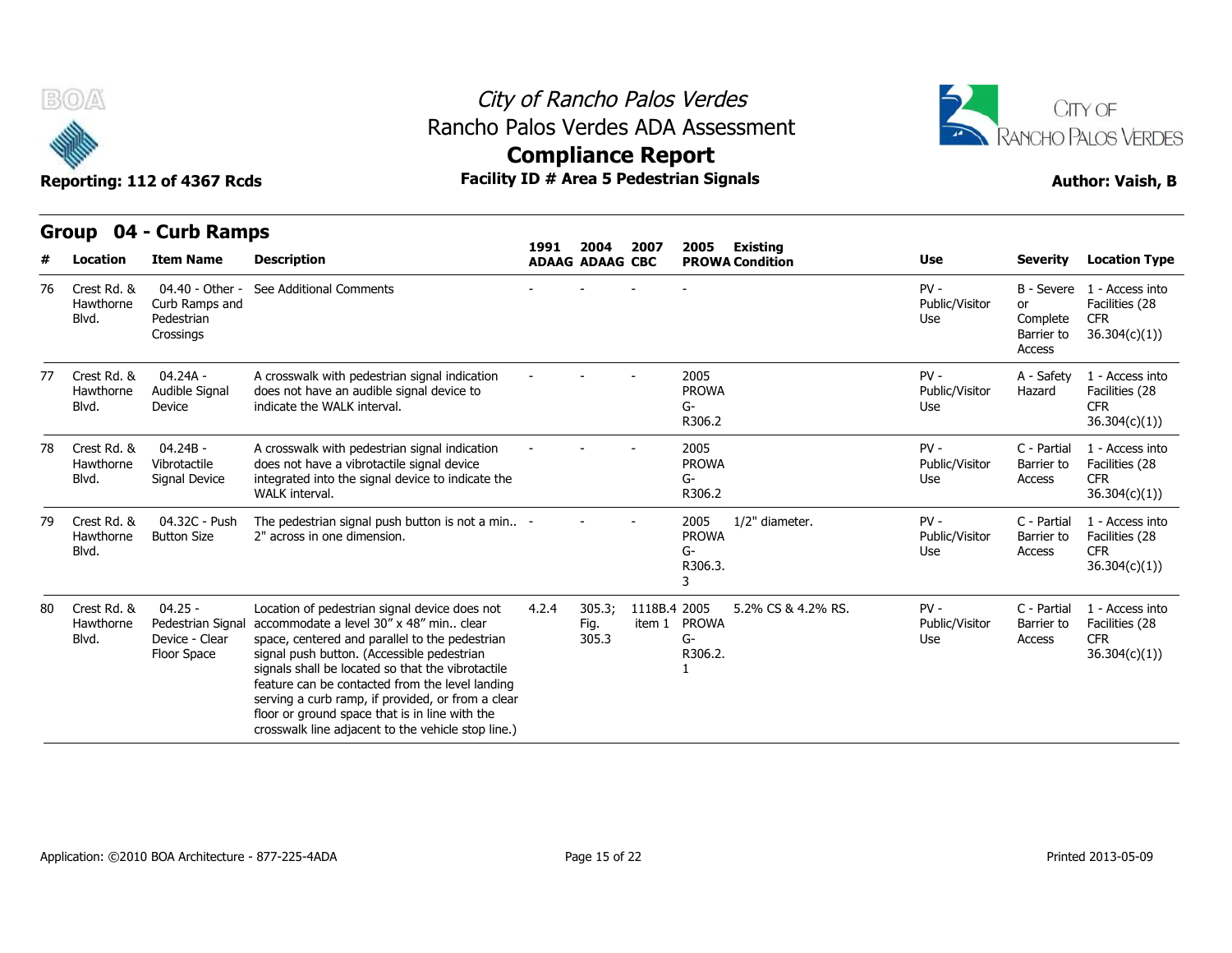

## City of Rancho Palos Verdes Rancho Palos Verdes ADA Assessment



|    | <b>vup</b>                        | <b>PAIR IMILIPS</b>                                             |                                                                                                                                                                                                                                                                                                                                                                                                                                                               | 1991   | 2004                    | 2007                   | 2005                                          | <b>Existing</b>        |                                 |                                     |                                                                 |
|----|-----------------------------------|-----------------------------------------------------------------|---------------------------------------------------------------------------------------------------------------------------------------------------------------------------------------------------------------------------------------------------------------------------------------------------------------------------------------------------------------------------------------------------------------------------------------------------------------|--------|-------------------------|------------------------|-----------------------------------------------|------------------------|---------------------------------|-------------------------------------|-----------------------------------------------------------------|
|    | Location                          | <b>Item Name</b>                                                | <b>Description</b>                                                                                                                                                                                                                                                                                                                                                                                                                                            |        | <b>ADAAG ADAAG CBC</b>  |                        |                                               | <b>PROWA Condition</b> | <b>Use</b>                      | <b>Severity</b>                     | <b>Location Type</b>                                            |
| 81 | Crest Rd. &<br>Hawthorne<br>Blvd. | 04.32A - Push<br><b>Button Operating</b><br>Effort              | The force required to activate operable part(s)<br>of pedestrian signal device exceeds 5 lbs.                                                                                                                                                                                                                                                                                                                                                                 | 4.27.4 | 309.4                   | 1117B.6 2005<br>item 4 | <b>PROWA</b><br>G-<br>R306.3.<br>1;<br>R405.4 | 6 LBF.                 | $PV -$<br>Public/Visitor<br>Use | C - Partial<br>Barrier to<br>Access | 1 - Access into<br>Facilities (28<br><b>CFR</b><br>36.304(c)(1) |
| 82 | Crest Rd, &<br>Hawthorne<br>Blvd. | 04.24A -<br>Audible Signal<br>Device                            | A crosswalk with pedestrian signal indication<br>does not have an audible signal device to<br>indicate the WALK interval.                                                                                                                                                                                                                                                                                                                                     |        |                         |                        | 2005<br><b>PROWA</b><br>G-<br>R306.2          |                        | $PV -$<br>Public/Visitor<br>Use | A - Safety<br>Hazard                | 1 - Access into<br>Facilities (28<br><b>CFR</b><br>36.304(c)(1) |
| 83 | Crest Rd, &<br>Hawthorne<br>Blvd. | $04.24B -$<br>Vibrotactile<br>Signal Device                     | A crosswalk with pedestrian signal indication<br>does not have a vibrotactile signal device<br>integrated into the signal device to indicate the<br><b>WALK</b> interval.                                                                                                                                                                                                                                                                                     |        |                         |                        | 2005<br><b>PROWA</b><br>G-<br>R306.2          |                        | $PV -$<br>Public/Visitor<br>Use | C - Partial<br>Barrier to<br>Access | 1 - Access into<br>Facilities (28<br><b>CFR</b><br>36.304(c)(1) |
| 84 | Crest Rd, &<br>Hawthorne<br>Blvd. | 04.32C - Push<br><b>Button Size</b>                             | The pedestrian signal push button is not a min -<br>2" across in one dimension.                                                                                                                                                                                                                                                                                                                                                                               |        |                         |                        | 2005<br><b>PROWA</b><br>G-<br>R306.3.         | 1/2" diameter.         | $PV -$<br>Public/Visitor<br>Use | C - Partial<br>Barrier to<br>Access | 1 - Access into<br>Facilities (28<br><b>CFR</b><br>36.304(c)(1) |
| 85 | Crest Rd. &<br>Hawthorne<br>Blvd. | $04.25 -$<br>Pedestrian Signal<br>Device - Clear<br>Floor Space | Location of pedestrian signal device does not<br>accommodate a level 30" x 48" min clear<br>space, centered and parallel to the pedestrian<br>signal push button. (Accessible pedestrian<br>signals shall be located so that the vibrotactile<br>feature can be contacted from the level landing<br>serving a curb ramp, if provided, or from a clear<br>floor or ground space that is in line with the<br>crosswalk line adjacent to the vehicle stop line.) | 4.2.4  | 305.3;<br>Fig.<br>305.3 | 1118B.4 2005<br>item 1 | <b>PROWA</b><br>G-<br>R306.2.                 | 13.4% RS.              | $PV -$<br>Public/Visitor<br>Use | C - Partial<br>Barrier to<br>Access | 1 - Access into<br>Facilities (28<br><b>CFR</b><br>36.304(c)(1) |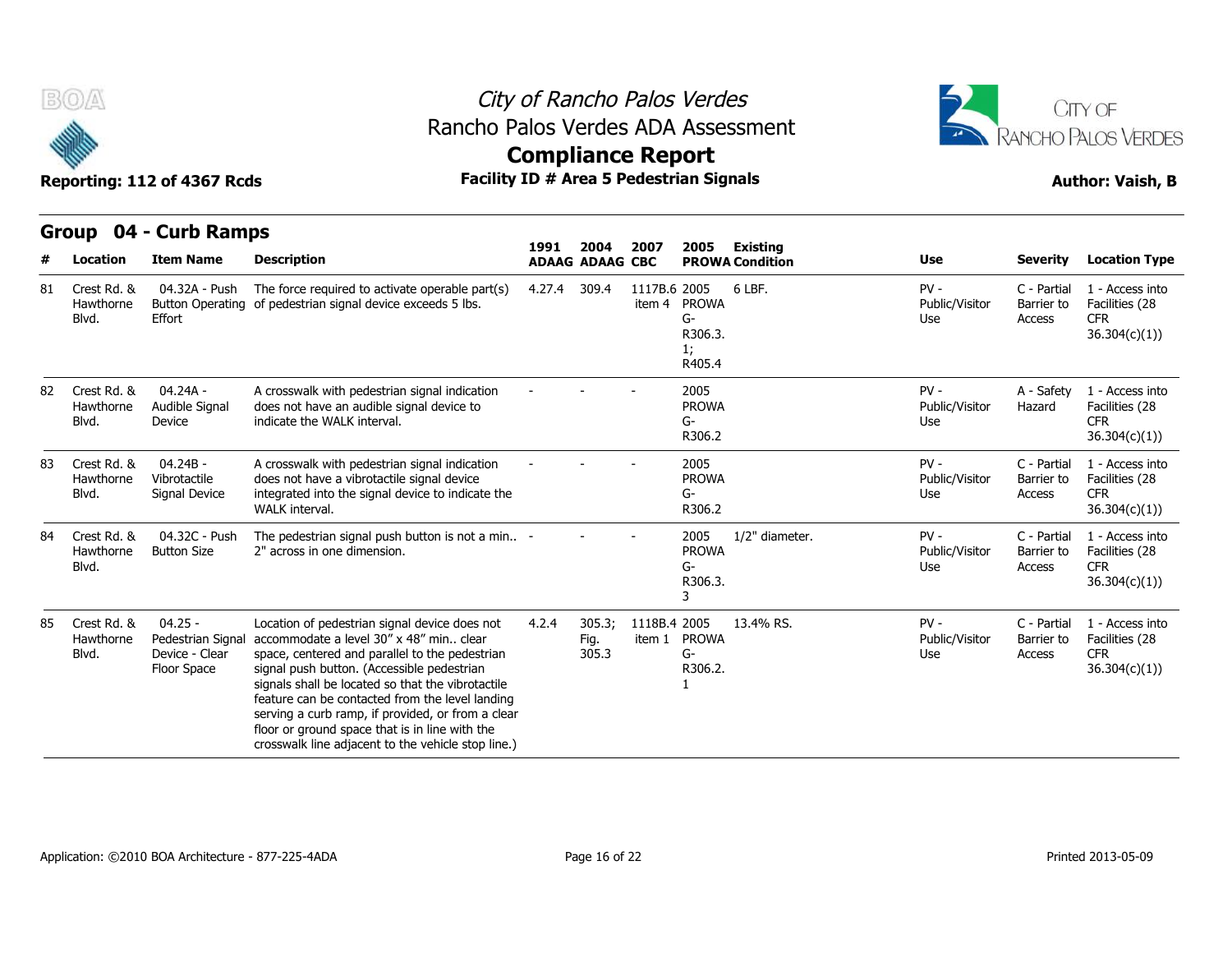

## City of Rancho Palos Verdes **Compliance Report** Rancho Palos Verdes ADA Assessment



Reporting: 112 of 4367 Rcds **Facility ID # Area 5 Pedestrian Signals Reporting: 112 of 4367 Rcds Author: Vaish, B** 

**Group 04 - Curb Ramps**

|    | u vup<br>VT.                      | <b>CALD KALLPS</b>                                              |                                                                                                                                                                                                                                                                                                                                                                                                                                                                 | 1991   | 2004                    | 2007                   | 2005                                          | <b>Existing</b>        |                                 |                                     |                                                                  |
|----|-----------------------------------|-----------------------------------------------------------------|-----------------------------------------------------------------------------------------------------------------------------------------------------------------------------------------------------------------------------------------------------------------------------------------------------------------------------------------------------------------------------------------------------------------------------------------------------------------|--------|-------------------------|------------------------|-----------------------------------------------|------------------------|---------------------------------|-------------------------------------|------------------------------------------------------------------|
|    | Location                          | <b>Item Name</b>                                                | <b>Description</b>                                                                                                                                                                                                                                                                                                                                                                                                                                              |        | <b>ADAAG ADAAG CBC</b>  |                        |                                               | <b>PROWA Condition</b> | Use                             | <b>Severity</b>                     | <b>Location Type</b>                                             |
| 86 | Crest Rd, &<br>Hawthorne<br>Blvd. | 04.32A - Push<br>Effort                                         | The force required to activate operable part(s)<br>Button Operating of pedestrian signal device exceeds 5 lbs.                                                                                                                                                                                                                                                                                                                                                  | 4.27.4 | 309.4                   | 1117B.6 2005<br>item 4 | <b>PROWA</b><br>G-<br>R306.3.<br>1;<br>R405.4 | 6 LBF.                 | $PV -$<br>Public/Visitor<br>Use | C - Partial<br>Barrier to<br>Access | 1 - Access into<br>Facilities (28<br><b>CFR</b><br>36.304(c)(1)  |
| 87 | Crest Rd, &<br>Hawthorne<br>Blvd. | 04.32C - Push<br><b>Button Size</b>                             | The pedestrian signal push button is not a min -<br>2" across in one dimension.                                                                                                                                                                                                                                                                                                                                                                                 |        |                         |                        | 2005<br><b>PROWA</b><br>G-<br>R306.3.<br>3    | 1/2" diameter.         | $PV -$<br>Public/Visitor<br>Use | C - Partial<br>Barrier to<br>Access | 1 - Access into<br>Facilities (28<br><b>CFR</b><br>36.304(c)(1)  |
| 88 | Crest Rd, &<br>Hawthorne<br>Blvd. | $04.24A -$<br>Audible Signal<br>Device                          | A crosswalk with pedestrian signal indication<br>does not have an audible signal device to<br>indicate the WALK interval.                                                                                                                                                                                                                                                                                                                                       |        |                         |                        | 2005<br><b>PROWA</b><br>G-<br>R306.2          |                        | $PV -$<br>Public/Visitor<br>Use | A - Safety<br>Hazard                | 1 - Access into<br>Facilities (28<br><b>CFR</b><br>36.304(c)(1)) |
| 89 | Crest Rd. &<br>Hawthorne<br>Blvd. | $04.25 -$<br>Pedestrian Signal<br>Device - Clear<br>Floor Space | Location of pedestrian signal device does not<br>accommodate a level 30" x 48" min., clear<br>space, centered and parallel to the pedestrian<br>signal push button. (Accessible pedestrian<br>signals shall be located so that the vibrotactile<br>feature can be contacted from the level landing<br>serving a curb ramp, if provided, or from a clear<br>floor or ground space that is in line with the<br>crosswalk line adjacent to the vehicle stop line.) | 4.2.4  | 305.3;<br>Fig.<br>305.3 | 1118B.4 2005<br>item 1 | <b>PROWA</b><br>G-<br>R306.2.                 | 5.9% RS.               | $PV -$<br>Public/Visitor<br>Use | C - Partial<br>Barrier to<br>Access | 1 - Access into<br>Facilities (28<br><b>CFR</b><br>36.304(c)(1)  |
| 90 | Crest Rd, &<br>Hawthorne<br>Blvd. | $04.24B -$<br>Vibrotactile<br>Signal Device                     | A crosswalk with pedestrian signal indication<br>does not have a vibrotactile signal device<br>integrated into the signal device to indicate the<br><b>WALK</b> interval.                                                                                                                                                                                                                                                                                       |        |                         |                        | 2005<br><b>PROWA</b><br>G-<br>R306.2          |                        | $PV -$<br>Public/Visitor<br>Use | C - Partial<br>Barrier to<br>Access | 1 - Access into<br>Facilities (28<br><b>CFR</b><br>36.304(c)(1)) |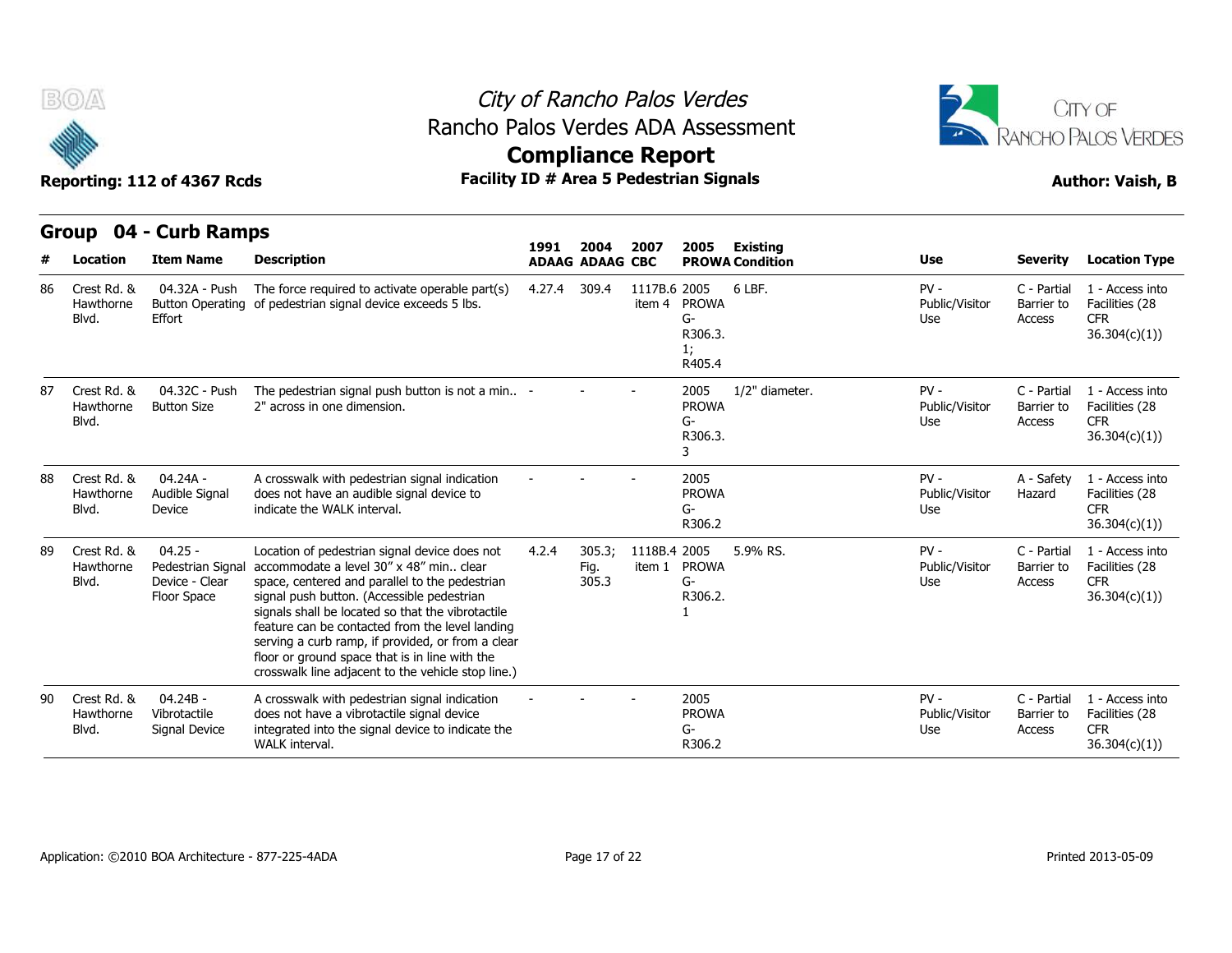

## City of Rancho Palos Verdes Rancho Palos Verdes ADA Assessment



|    |                                   | YWD IWIIIPY                                                     |                                                                                                                                                                                                                                                                                                                                                                                                                                                               | 1991                   | 2004                    | 2007         | 2005                                       | <b>Existing</b><br><b>PROWA Condition</b>                      | <b>Use</b>                      | <b>Severity</b>                               | <b>Location Type</b>                                                       |
|----|-----------------------------------|-----------------------------------------------------------------|---------------------------------------------------------------------------------------------------------------------------------------------------------------------------------------------------------------------------------------------------------------------------------------------------------------------------------------------------------------------------------------------------------------------------------------------------------------|------------------------|-------------------------|--------------|--------------------------------------------|----------------------------------------------------------------|---------------------------------|-----------------------------------------------|----------------------------------------------------------------------------|
|    | <b>Location</b>                   | <b>Item Name</b>                                                | <b>Description</b>                                                                                                                                                                                                                                                                                                                                                                                                                                            | <b>ADAAG ADAAG CBC</b> |                         |              |                                            |                                                                |                                 |                                               |                                                                            |
| 91 | Crest Rd. &<br>Hawthorne<br>Blvd. | 04.40 - Other -<br>Curb Ramps and<br>Pedestrian<br>Crossings    | See Additional Comments                                                                                                                                                                                                                                                                                                                                                                                                                                       |                        |                         |              |                                            | Path of travel to pedestrian<br>signal device is not provided. | $PV -$<br>Public/Visitor<br>Use | <b>or</b><br>Complete<br>Barrier to<br>Access | B - Severe 1 - Access into<br>Facilities (28<br><b>CFR</b><br>36.304(c)(1) |
| 92 | Crest Rd. &<br>Hawthorne<br>Blvd. | 04.32C - Push<br><b>Button Size</b>                             | The pedestrian signal push button is not a min -<br>2" across in one dimension.                                                                                                                                                                                                                                                                                                                                                                               |                        |                         |              | 2005<br><b>PROWA</b><br>G-<br>R306.3.<br>3 | 1/2" diameter.                                                 | $PV -$<br>Public/Visitor<br>Use | C - Partial<br>Barrier to<br>Access           | 1 - Access into<br>Facilities (28<br><b>CFR</b><br>36.304(c)(1)            |
| 93 | Crest Rd. &<br>Hawthorne<br>Blvd. | $04.24B -$<br>Vibrotactile<br>Signal Device                     | A crosswalk with pedestrian signal indication<br>does not have a vibrotactile signal device<br>integrated into the signal device to indicate the<br>WALK interval.                                                                                                                                                                                                                                                                                            |                        |                         |              | 2005<br><b>PROWA</b><br>$G-$<br>R306.2     |                                                                | PV-<br>Public/Visitor<br>Use    | C - Partial<br>Barrier to<br>Access           | 1 - Access into<br>Facilities (28<br><b>CFR</b><br>36.304(c)(1))           |
| 94 | Crest Rd. &<br>Hawthorne<br>Blvd. | 04.24A -<br>Audible Signal<br>Device                            | A crosswalk with pedestrian signal indication<br>does not have an audible signal device to<br>indicate the WALK interval.                                                                                                                                                                                                                                                                                                                                     |                        |                         |              | 2005<br><b>PROWA</b><br>G-<br>R306.2       |                                                                | $PV -$<br>Public/Visitor<br>Use | A - Safety<br>Hazard                          | 1 - Access into<br>Facilities (28<br><b>CFR</b><br>36.304(c)(1)            |
| 95 | Crest Rd. &<br>Hawthorne<br>Blvd. | $04.25 -$<br>Pedestrian Signal<br>Device - Clear<br>Floor Space | Location of pedestrian signal device does not<br>accommodate a level 30" x 48" min clear<br>space, centered and parallel to the pedestrian<br>signal push button. (Accessible pedestrian<br>signals shall be located so that the vibrotactile<br>feature can be contacted from the level landing<br>serving a curb ramp, if provided, or from a clear<br>floor or ground space that is in line with the<br>crosswalk line adjacent to the vehicle stop line.) | 4.2.4                  | 305.3;<br>Fig.<br>305.3 | 1118B.4 2005 | item 1 PROWA<br>$G-$<br>R306.2.            | 3.1% RS.                                                       | $PV -$<br>Public/Visitor<br>Use | C - Partial<br>Barrier to<br>Access           | 1 - Access into<br>Facilities (28<br><b>CFR</b><br>36.304(c)(1)            |
| 96 | Crest Rd. &<br>Hawthorne<br>Blvd. | 04.32C - Push<br><b>Button Size</b>                             | The pedestrian signal push button is not a min -<br>2" across in one dimension.                                                                                                                                                                                                                                                                                                                                                                               |                        |                         |              | 2005<br><b>PROWA</b><br>G-<br>R306.3.<br>3 | 1/2" diameter.                                                 | $PV -$<br>Public/Visitor<br>Use | C - Partial<br>Barrier to<br>Access           | 1 - Access into<br>Facilities (28<br><b>CFR</b><br>36.304(c)(1)            |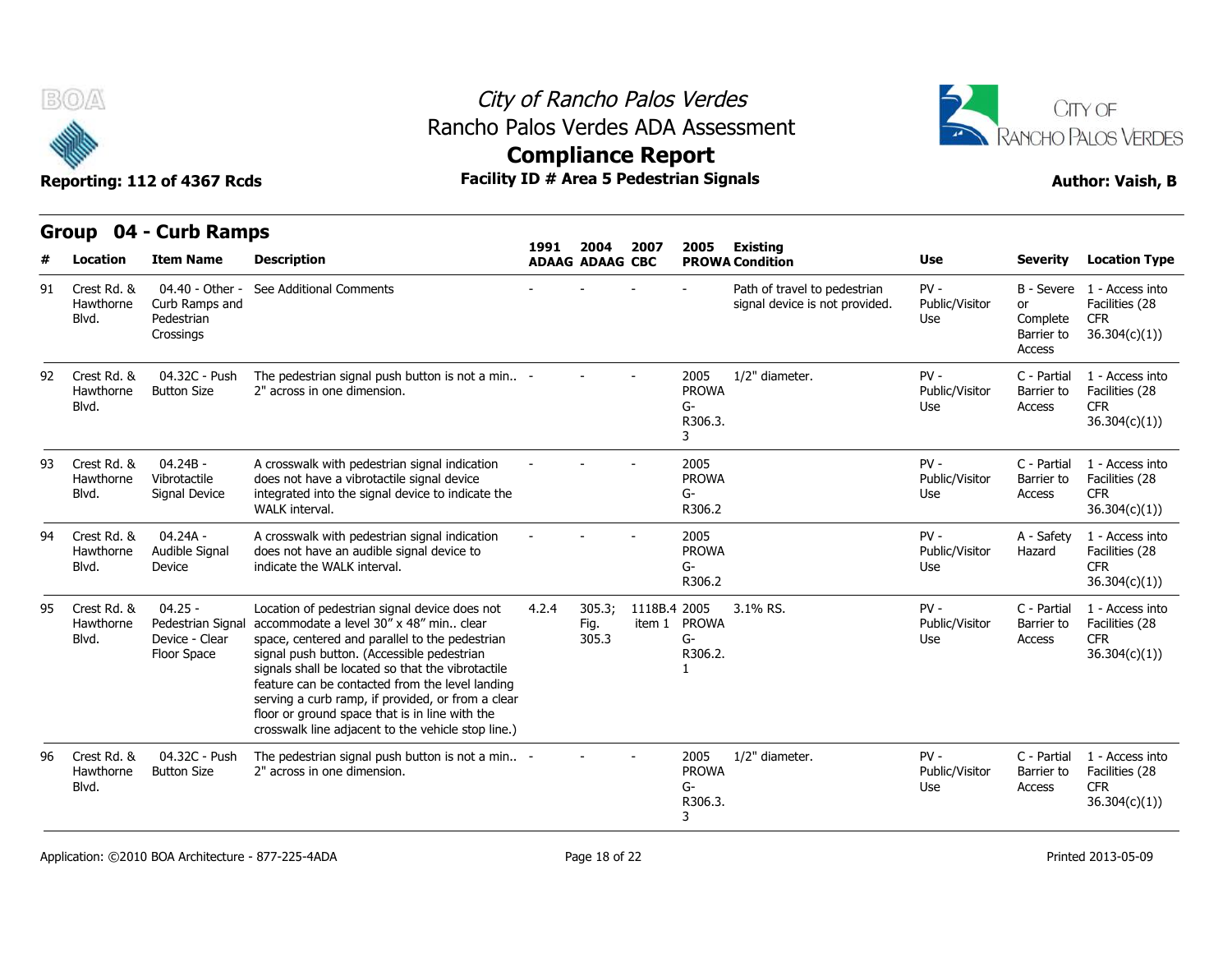



**Compliance Report**

|    |                                       | Group 04 - Curb Ramps                                          |                                                                                                                                                                                                                                                                                                                                                                                                                                                                 |       |                                |              |                                            |                                           |                                 |                                     |                                                                  |
|----|---------------------------------------|----------------------------------------------------------------|-----------------------------------------------------------------------------------------------------------------------------------------------------------------------------------------------------------------------------------------------------------------------------------------------------------------------------------------------------------------------------------------------------------------------------------------------------------------|-------|--------------------------------|--------------|--------------------------------------------|-------------------------------------------|---------------------------------|-------------------------------------|------------------------------------------------------------------|
| #  | <b>Location</b>                       | <b>Item Name</b>                                               | <b>Description</b>                                                                                                                                                                                                                                                                                                                                                                                                                                              | 1991  | 2004<br><b>ADAAG ADAAG CBC</b> | 2007         | 2005                                       | <b>Existing</b><br><b>PROWA Condition</b> | <b>Use</b>                      | <b>Severity</b>                     | <b>Location Type</b>                                             |
| 97 | Crest Rd, &<br>Hawthorne<br>Blvd.     | 04.24A -<br>Audible Signal<br>Device                           | A crosswalk with pedestrian signal indication<br>does not have an audible signal device to<br>indicate the WALK interval.                                                                                                                                                                                                                                                                                                                                       |       |                                |              | 2005<br><b>PROWA</b><br>G-<br>R306.2       |                                           | $PV -$<br>Public/Visitor<br>Use | A - Safety<br>Hazard                | 1 - Access into<br>Facilities (28<br><b>CFR</b><br>36.304(c)(1)  |
| 98 | Crest Rd. &<br>Hawthorne<br>Blvd.     | 04.24B -<br>Vibrotactile<br>Signal Device                      | A crosswalk with pedestrian signal indication<br>does not have a vibrotactile signal device<br>integrated into the signal device to indicate the<br>WALK interval.                                                                                                                                                                                                                                                                                              |       |                                |              | 2005<br><b>PROWA</b><br>G-<br>R306.2       |                                           | $PV -$<br>Public/Visitor<br>Use | C - Partial<br>Barrier to<br>Access | 1 - Access into<br>Facilities (28<br><b>CFR</b><br>36.304(c)(1)) |
| 99 | Crest Rd. &<br>Hawthorne<br>Blvd.     | $04.25 -$<br>Pedestrian Signa<br>Device - Clear<br>Floor Space | Location of pedestrian signal device does not<br>accommodate a level 30" x 48" min., clear<br>space, centered and parallel to the pedestrian<br>signal push button. (Accessible pedestrian<br>signals shall be located so that the vibrotactile<br>feature can be contacted from the level landing<br>serving a curb ramp, if provided, or from a clear<br>floor or ground space that is in line with the<br>crosswalk line adjacent to the vehicle stop line.) | 4.2.4 | 305.3;<br>Fig.<br>305.3        | 1118B.4 2005 | item 1 PROWA<br>$G-$<br>R306.2.            | 3.7% CS & 4.5% RS.                        | $PV -$<br>Public/Visitor<br>Use | C - Partial<br>Barrier to<br>Access | 1 - Access into<br>Facilities (28<br><b>CFR</b><br>36.304(c)(1)  |
|    | 100 Crest Rd. &<br>Hawthorne<br>Blvd. | 04.32C - Push<br><b>Button Size</b>                            | The pedestrian signal push button is not a min -<br>2" across in one dimension.                                                                                                                                                                                                                                                                                                                                                                                 |       |                                |              | 2005<br><b>PROWA</b><br>G-<br>R306.3.<br>3 | 1/2" diameter.                            | $PV -$<br>Public/Visitor<br>Use | C - Partial<br>Barrier to<br>Access | 1 - Access into<br>Facilities (28<br><b>CFR</b><br>36.304(c)(1)  |
|    | 101 Crest Rd. &<br>Hawthorne<br>Blvd. | $04.24A -$<br>Audible Signal<br>Device                         | A crosswalk with pedestrian signal indication<br>does not have an audible signal device to<br>indicate the WALK interval.                                                                                                                                                                                                                                                                                                                                       |       |                                |              | 2005<br><b>PROWA</b><br>G-<br>R306.2       |                                           | $PV -$<br>Public/Visitor<br>Use | A - Safety<br>Hazard                | 1 - Access into<br>Facilities (28<br><b>CFR</b><br>36.304(c)(1)  |
|    | 102 Crest Rd. &<br>Hawthorne<br>Blvd. | $04.24B -$<br>Vibrotactile<br>Signal Device                    | A crosswalk with pedestrian signal indication<br>does not have a vibrotactile signal device<br>integrated into the signal device to indicate the<br>WALK interval.                                                                                                                                                                                                                                                                                              |       |                                |              | 2005<br><b>PROWA</b><br>G-<br>R306.2       |                                           | $PV -$<br>Public/Visitor<br>Use | C - Partial<br>Barrier to<br>Access | 1 - Access into<br>Facilities (28<br><b>CFR</b><br>36.304(c)(1)) |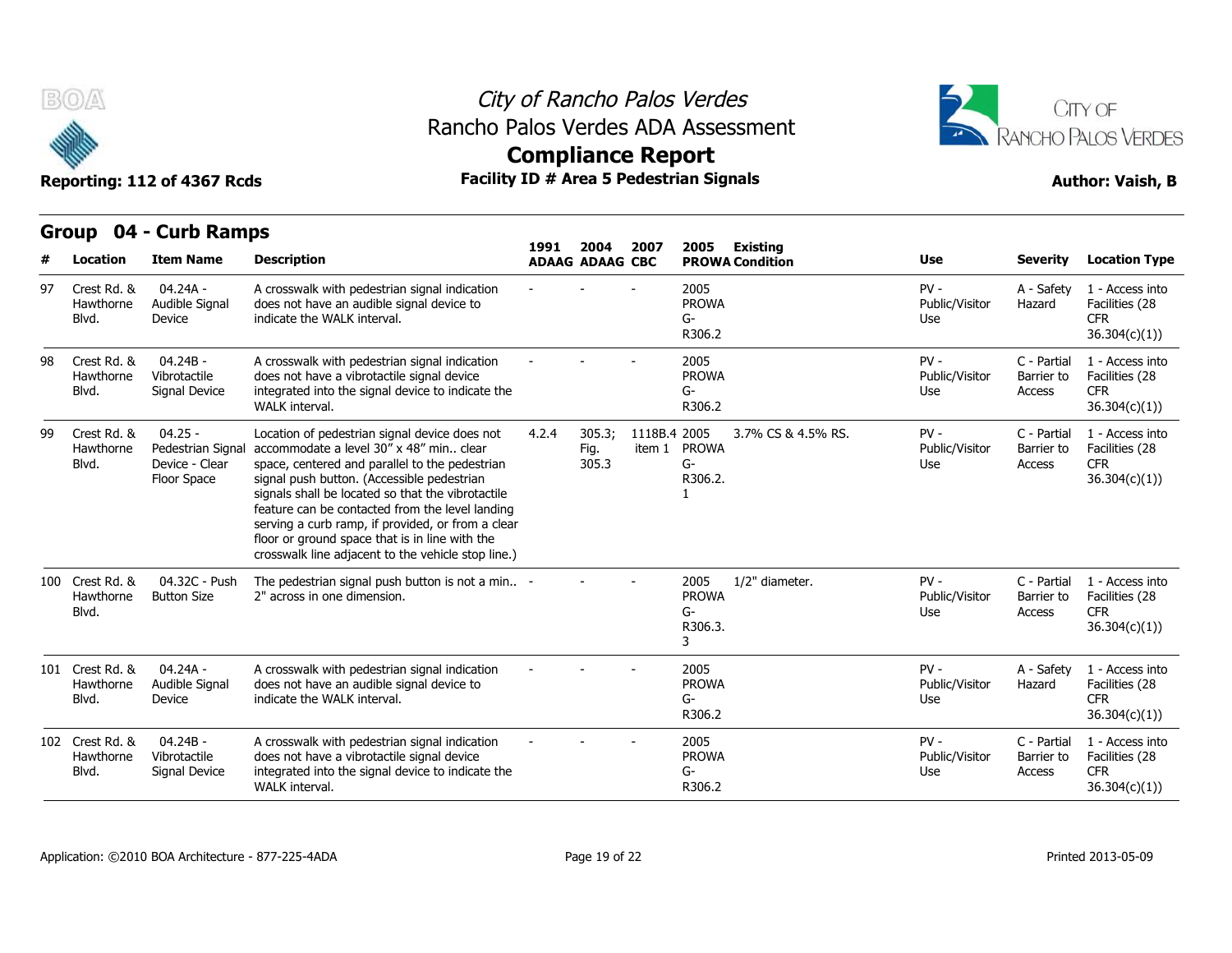



# **Compliance Report**

## **Group 04 - Curb Ramps Item Name Description 1991 ADAAG 2004 ADAAG CBC PROWA 2007 2005 Existing # Location Condition Use Severity Location Type** 04.25 - Hawthorne Pedestrian Signal accommodate a level 30" x 48" min.. clear Device - Clear Floor Space signal push button. (Accessible pedestrian Location of pedestrian signal device does not 4.2.4 305.3: space, centered and parallel to the pedestrian signals shall be located so that the vibrotactile feature can be contacted from the level landing serving a curb ramp, if provided, or from a clear floor or ground space that is in line with the crosswalk line adjacent to the vehicle stop line.) 4.2.4 305.3; 1118B.4 Fig. item 1 PROWA 305.3 2005 3.1% CS. PV - G-R306.2. 1 Public/Visitor Barrier to Use Access C - Partial 1 - Access into Barrier to Facilities (28 CFR 36.304(c)(1)) Blvd. 04.32C - Push Button Size 2" across in one dimension. The pedestrian signal push button is not a min.. 2" across in one dimension. - - - <sup>2005</sup> PROWA G-R306.3. 3 1/2" diameter. The Review PV - The C - Partial Public/Visitor Barrier to Use Access C - Partial 1 - Access into Barrier to Facilities (28 CFR 36.304(c)(1)) Example 1944 Current Ram<br>
103 Crest Rd. & 04.25<br>
Hawthorne Pedestrian<br>
Blvd. Device - Cle<br>
Floor Space<br>
104 Crest Rd. & 04.32C - I<br>
Hawthorne Button Size<br>
Blvd. Hawthorne Blvd. 04.24B - Vibrotactile Signal Device integrated into the signal device to indicate the A crosswalk with pedestrian signal indication does not have a vibrotactile signal device WALK interval. - - - <sup>2005</sup> PROWA G-R306.2 PV - C - Partial Public/Visitor Use Access C - Partial 1 - Access into Barrier to Facilities (28 CFR 36.304(c)(1)) Floor Space<br>
Floor Space<br>
104 Crest Rd. & 04.32C - I<br>
Hawthorne Button Size<br>
Blvd.<br>
105 Crest Rd. & 04.24B -<br>
Hawthorne Vibrotactile<br>
Blvd. Signal Devi Hawthorne Blvd. Signal Device 04.24A - Hawthorne Audible Signal does not Device indicate the WALK interval. A crosswalk with pedestrian signal indication does not have an audible signal device to indicate the WALK interval. - - - <sup>2005</sup> PROWA G-R306.2 PV - A - Safety Public/Visitor Hazard Use A - Safety 1 - Access into Hazard Facilities (28 CFR 36.304(c)(1)) 104 Crest Rd. & 04.32C - I<br>
Hawthorne Button Size<br>
Blvd.<br>
105 Crest Rd. & 04.24B -<br>
Hawthorne Vibrotactile<br>
Blvd. Signal Devi<br>
106 Crest Rd. & 04.24A -<br>
Hawthorne Audible Signal Devi<br>
Blvd. Device Blvd. 04.25 - Hawthorne Pedestrian Signal accommodate a level 30" x 48" min.. clear Device - Clear Floor Space signal push button. (Accessible pedestrian Location of pedestrian signal device does not 4.2.4 305.3; space, centered and parallel to the pedestrian signals shall be located so that the vibrotactile feature can be contacted from the level landing serving a curb ramp, if provided, or from a clear floor or ground space that is in line with the crosswalk line adjacent to the vehicle stop line.) 4.2.4 305.3; 1118B.4 Fig. item 1 PROWA 305.3 2005 5.9% CS & 3.8% RS. PV - G-R306.2. 1 Public/Visitor Barrier to Use Access C - Partial 1 - Access into Barrier to Facilities (28 CFR 36.304(c)(1)) Movie<br>
105 Crest Rd. & 04.24B -<br>
Hawthorne Vibrotactile<br>
Blvd. Signal Devi<br>
106 Crest Rd. & 04.24A -<br>
Hawthorne Audible Signal Device<br>
107 Crest Rd. & 04.25 -<br>
Hawthorne Pedestrian<br>
Blvd. Device - Cle<br>
Elor Snace Blvd.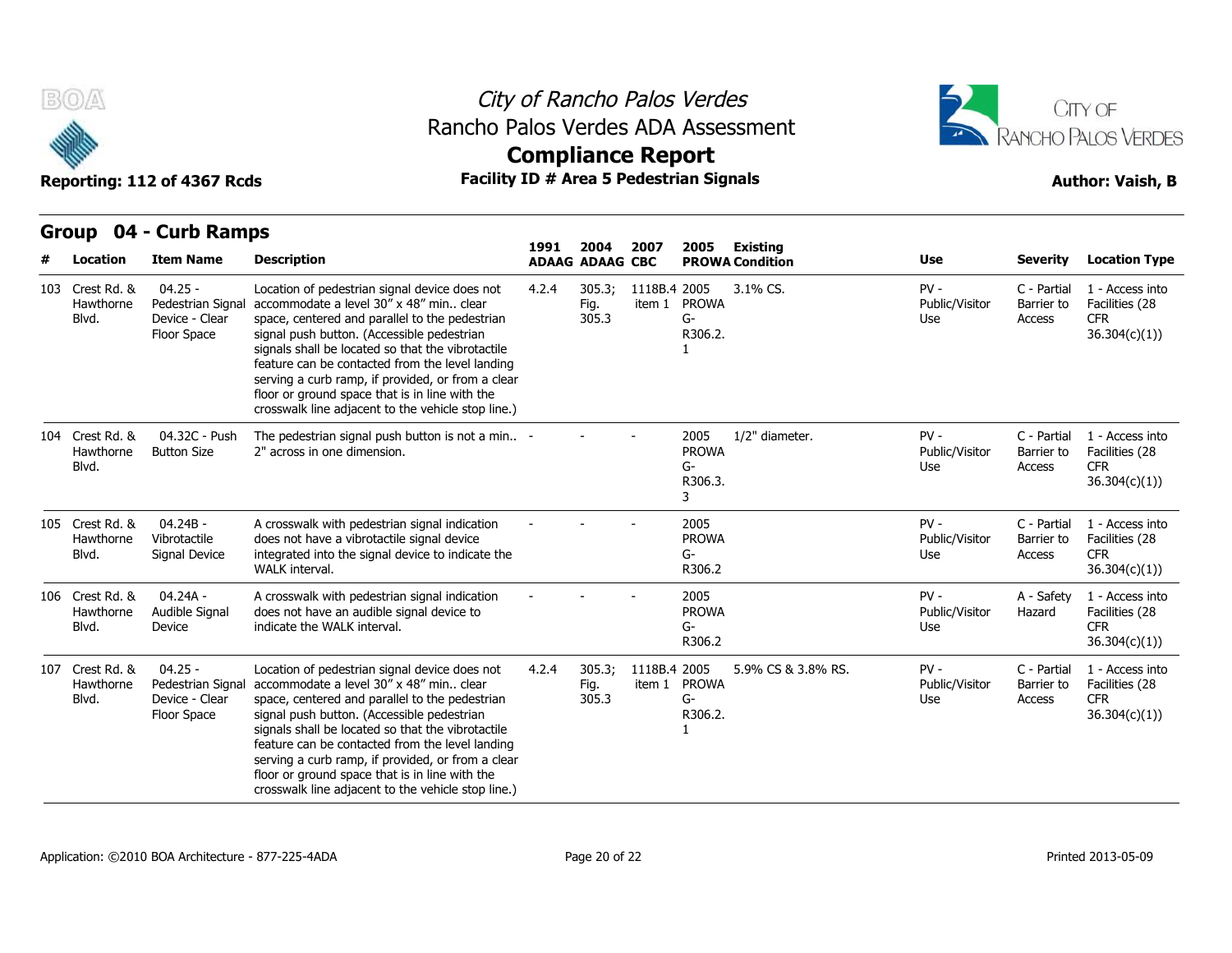

## City of Rancho Palos Verdes Rancho Palos Verdes ADA Assessment



Reporting: 112 of 4367 Rcds **Facility ID # Area 5 Pedestrian Signals Facility ID # Area 5 Pedestrian Signals Author: Vaish, B Compliance Report**

| urvup<br>דש - |                                                      | <b>CALD RAILIPS</b>                                             |                                                                                                                                                                                                                                                                                                                                                                                                                                                                 | 1991            | 2004                                            | 2007                     | 2005                                       | Existing               |                                 |                                     |                                                                  |
|---------------|------------------------------------------------------|-----------------------------------------------------------------|-----------------------------------------------------------------------------------------------------------------------------------------------------------------------------------------------------------------------------------------------------------------------------------------------------------------------------------------------------------------------------------------------------------------------------------------------------------------|-----------------|-------------------------------------------------|--------------------------|--------------------------------------------|------------------------|---------------------------------|-------------------------------------|------------------------------------------------------------------|
|               | Location                                             | <b>Item Name</b>                                                | <b>Description</b>                                                                                                                                                                                                                                                                                                                                                                                                                                              |                 | <b>ADAAG ADAAG CBC</b>                          |                          |                                            | <b>PROWA Condition</b> | <b>Use</b>                      | <b>Severity</b>                     | <b>Location Type</b>                                             |
|               | 108 Crest Rd. &<br>Hawthorne<br>Blvd.                | $04.25 -$<br>Pedestrian Signal<br>Device - Clear<br>Floor Space | Location of pedestrian signal device does not<br>accommodate a level 30" x 48" min., clear<br>space, centered and parallel to the pedestrian<br>signal push button. (Accessible pedestrian<br>signals shall be located so that the vibrotactile<br>feature can be contacted from the level landing<br>serving a curb ramp, if provided, or from a clear<br>floor or ground space that is in line with the<br>crosswalk line adjacent to the vehicle stop line.) | 4.2.4           | 305.3;<br>Fig.<br>305.3                         | 1118B.4 2005<br>item 1   | <b>PROWA</b><br>G-<br>R306.2.              | 2.1% CS & 8.1% RS.     | $PV -$<br>Public/Visitor<br>Use | C - Partial<br>Barrier to<br>Access | 1 - Access into<br>Facilities (28<br><b>CFR</b><br>36.304(c)(1)  |
|               | 109 Crest Rd. &<br>Hawthorne<br>Blvd.                | 04.32C - Push<br><b>Button Size</b>                             | The pedestrian signal push button is not a min -<br>2" across in one dimension.                                                                                                                                                                                                                                                                                                                                                                                 |                 |                                                 |                          | 2005<br><b>PROWA</b><br>G-<br>R306.3.<br>3 | 1/2" diameter.         | $PV -$<br>Public/Visitor<br>Use | C - Partial<br>Barrier to<br>Access | 1 - Access into<br>Facilities (28<br><b>CFR</b><br>36.304(c)(1)  |
|               | 110 Crest Rd. &<br>Hawthorne<br>Blvd.                | $04.24B -$<br>Vibrotactile<br>Signal Device                     | A crosswalk with pedestrian signal indication<br>does not have a vibrotactile signal device<br>integrated into the signal device to indicate the<br>WALK interval.                                                                                                                                                                                                                                                                                              |                 |                                                 |                          | 2005<br><b>PROWA</b><br>G-<br>R306.2       |                        | $PV -$<br>Public/Visitor<br>Use | C - Partial<br>Barrier to<br>Access | 1 - Access into<br>Facilities (28<br><b>CFR</b><br>36.304(c)(1)  |
|               | 111 Crest Rd. &<br>Hawthorne<br>Blvd.                | 04.24A -<br>Audible Signal<br>Device                            | A crosswalk with pedestrian signal indication<br>does not have an audible signal device to<br>indicate the WALK interval.                                                                                                                                                                                                                                                                                                                                       |                 |                                                 |                          | 2005<br><b>PROWA</b><br>G-<br>R306.2       |                        | $PV -$<br>Public/Visitor<br>Use | C - Partial<br>Barrier to<br>Access | 1 - Access into<br>Facilities (28<br><b>CFR</b><br>36.304(c)(1)  |
|               | 112 Palos Verdes<br>Dr. West &<br>Hawthorne<br>Blvd. | 04.29A - Push<br><b>Button Height</b>                           | Height of pedestrian signal push button exceeds<br>48" max                                                                                                                                                                                                                                                                                                                                                                                                      | 4.2.5;<br>4.2.6 | Fig.<br>308.2.1;<br>308.3.1;<br>Fig.<br>308.3.1 | 308.2.1; 1117B.5 -<br>.9 |                                            | 49" high.              | $PV -$<br>Public/Visitor<br>Use | C - Partial<br>Barrier to<br>Access | 1 - Access into<br>Facilities (28<br><b>CFR</b><br>36.304(c)(1)) |

## **Number of Key Notes for Group 04 - Curb Ramps: 112**